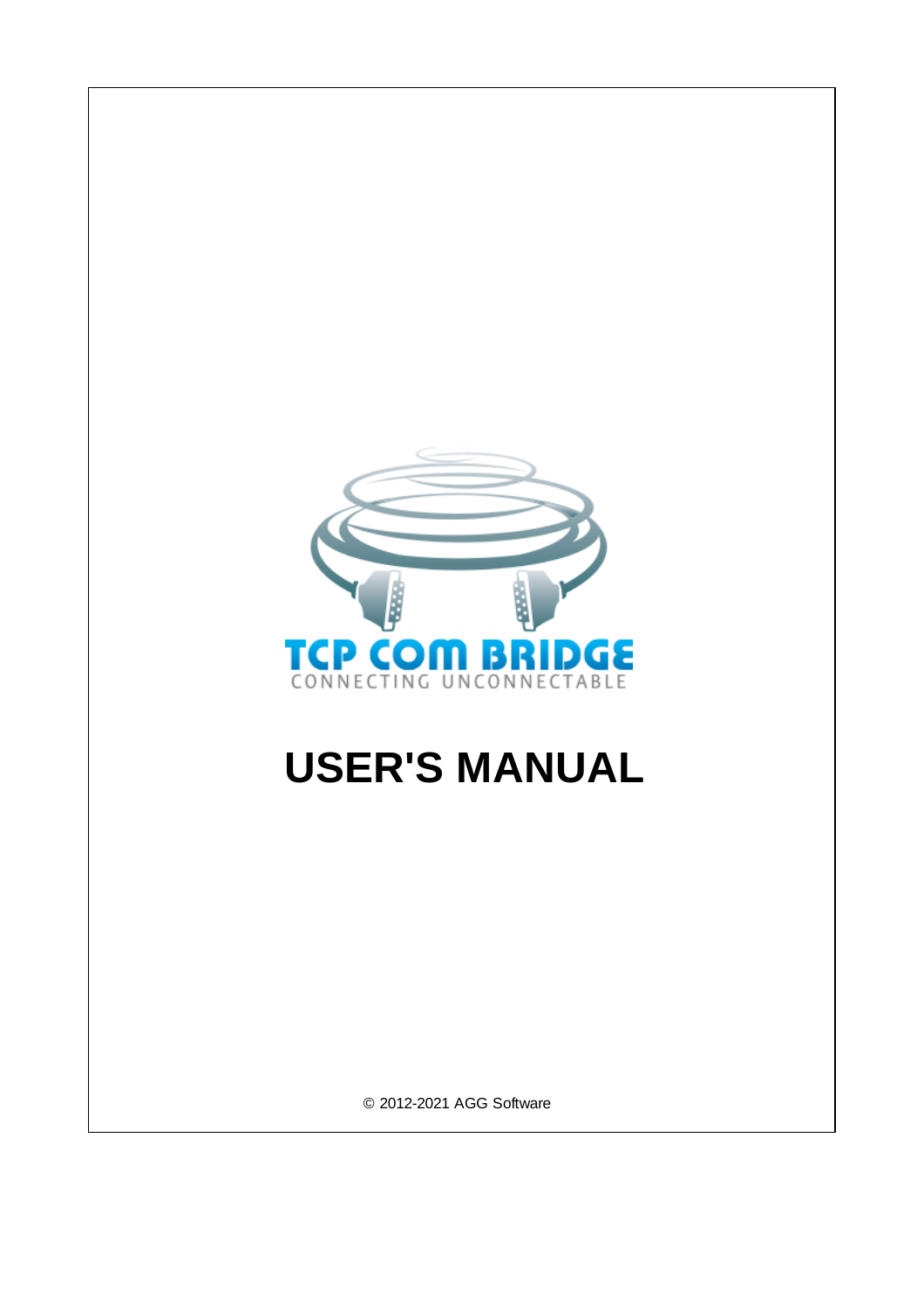## **© 2012-2021 AGG Software**

All rights reserved. No parts of this work may be reproduced in any form or by any means - graphic, electronic, or mechanical, including photocopying, recording, taping, or information storage and retrieval systems - without the written permission of the publisher.

Products that are referred to in this document may be either trademarks and/or registered trademarks of the respective owners. The publisher and the author make no claim to these trademarks.

While every precaution has been taken in the preparation of this document, the publisher and the author assume no responsibility for errors or omissions, or for damages resulting from the use of information contained in this document or from the use of programs and source code that may accompany it. In no event shall the publisher and the author be liable for any loss of profit or any other commercial damage caused or alleged to have been caused directly or indirectly by this document.

**Publisher**

*AGG Software*

**Production**

*© 2012-2021 AGG Software http://www.aggsoft.com*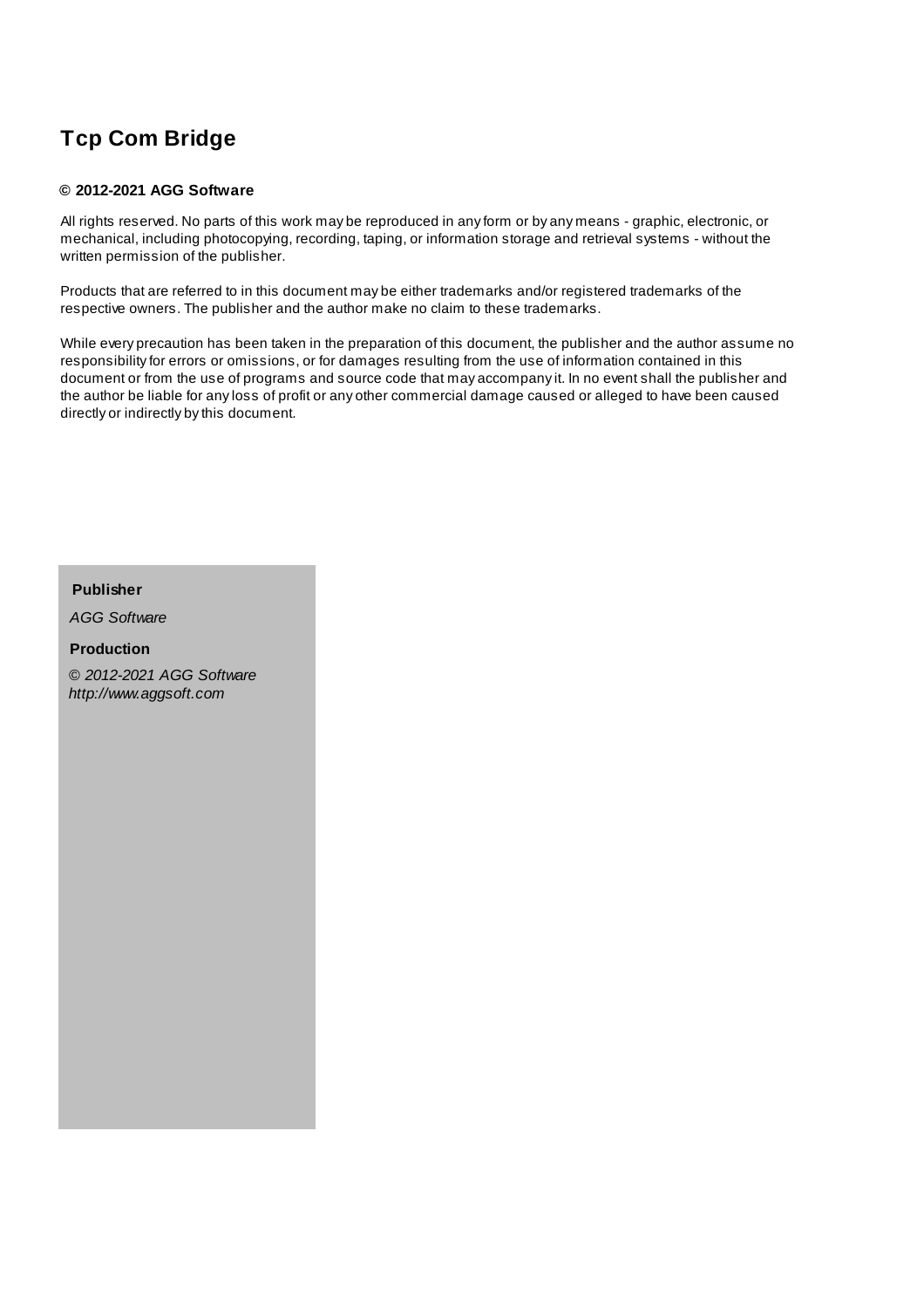$\overline{1}$ 

# **Table of Contents**

|              | <b>Part 1 Introduction</b>                            |             |
|--------------|-------------------------------------------------------|-------------|
|              |                                                       |             |
|              | Part 2 License, Registration and<br>technical support | $\mathbf 2$ |
|              |                                                       |             |
|              |                                                       |             |
|              |                                                       |             |
|              | <b>Part 3 Limitations of the trial version</b>        | 4           |
|              | <b>Part 4 Installation</b>                            | 4           |
|              |                                                       |             |
|              |                                                       |             |
|              | <b>Part 5 TCP COM Bridge</b>                          | 7           |
| 1            |                                                       |             |
| $\mathbf{2}$ |                                                       |             |
|              |                                                       |             |
|              |                                                       |             |
|              |                                                       |             |
|              |                                                       |             |
|              |                                                       |             |
|              | 24<br>Part 6 Using the program                        |             |
|              |                                                       |             |
|              |                                                       |             |
|              |                                                       |             |
|              |                                                       |             |
|              |                                                       |             |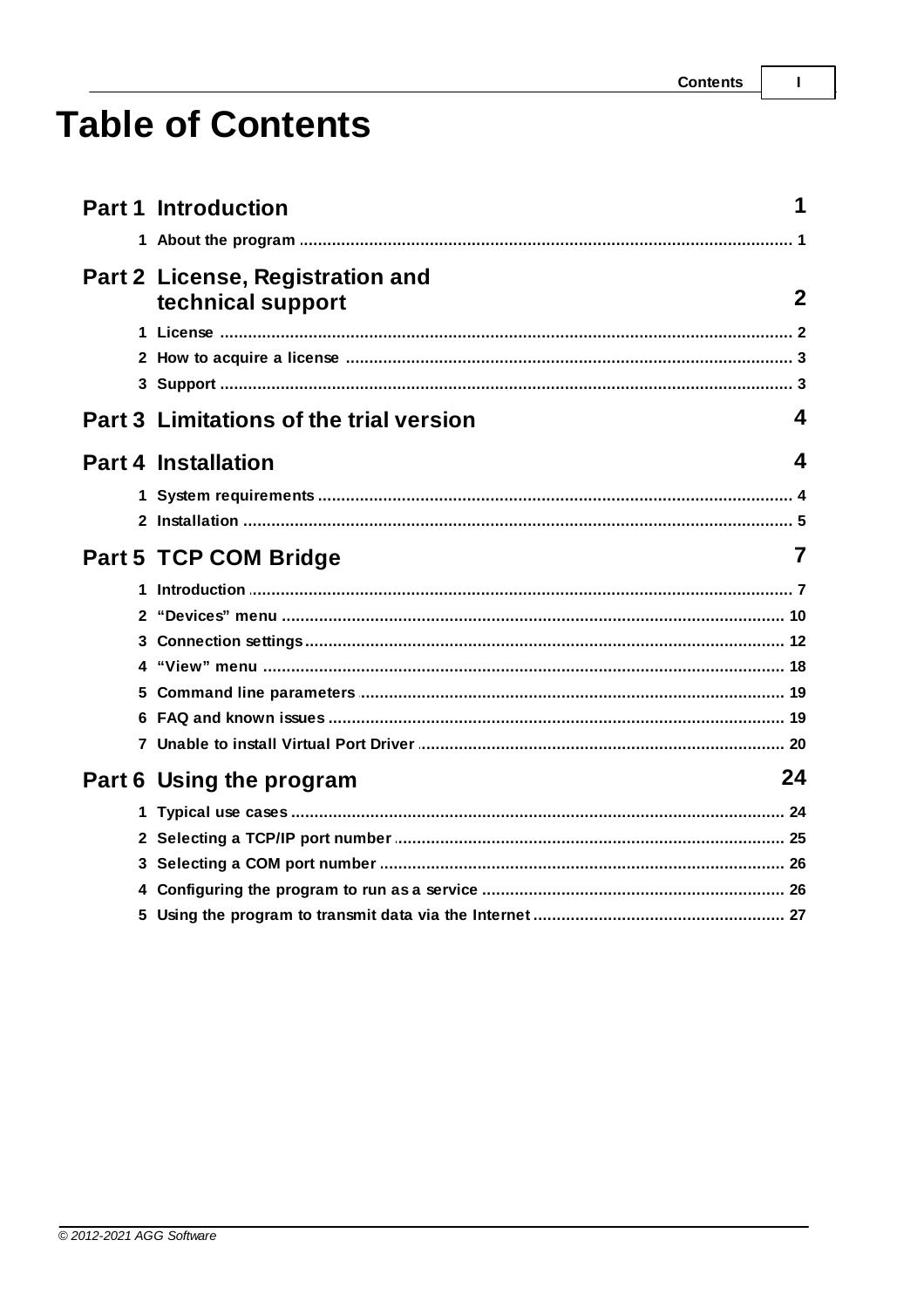# <span id="page-3-0"></span>**1 Introduction**

# **1.1 About the program**

# **General information**

TCP COM Bridge is a utility program that works as an RS232-TCP/IP software converter and allows to forward data from a physical or virtual COM port to an Ethernet network. Using this program, you can turn any computer into a "serial device server." TCP COM Bridge lets you create a connection between two COM ports on two different computers, even via the Internet. This way, you can build distributed data collection systems using legacy software that supports COM ports only.

TCP COM Bridge lets you save money on buying hardware serial device servers, as a computer running the program can easily do the same task. You can connect or create up to 256 COM ports on one computer, which will simultaneously handle up to 256 RS232 devices.

# **Features:**

- · You can create connections for up to 256 physical or virtual COM ports.
- · You don't even need to have any physical COM ports on your computer.
- · Other programs will not see any difference between a physical COM port and a virtual COM port created by TCP COM Bridge.
- · You can transmit data using the TCP and UDP protocols both in the local network and over the Internet.
- · When enabling data exchange over the Internet, TCP COM Bridge can handle dynamic IP addresses via a domain name.
- · You can also create local connections on one computer.
- · You can split data from one COM port into two or more streams (that is, use the program as a serial port splitter).
- · TCP COM Bridge can be automatically launched as a service, create virtual COM ports, and set up network connections even before any user logs on.

# **Typical use cases:**

In a [separate](#page-26-0) section, you can find six typical use cases for Tcp Com Bridge.

## **LIABILITIES:**

In no case shall we be liable for any loss or damages incurred by using this product.

The user can try out the demo version of this software product for twenty-one days. During the tryout period, the user can create only two connections on one computer, and the traffic through each connection is limited to 56 kilobytes.

Company website: [http://www.aggsoft.com/](http://www.aggsoft.com)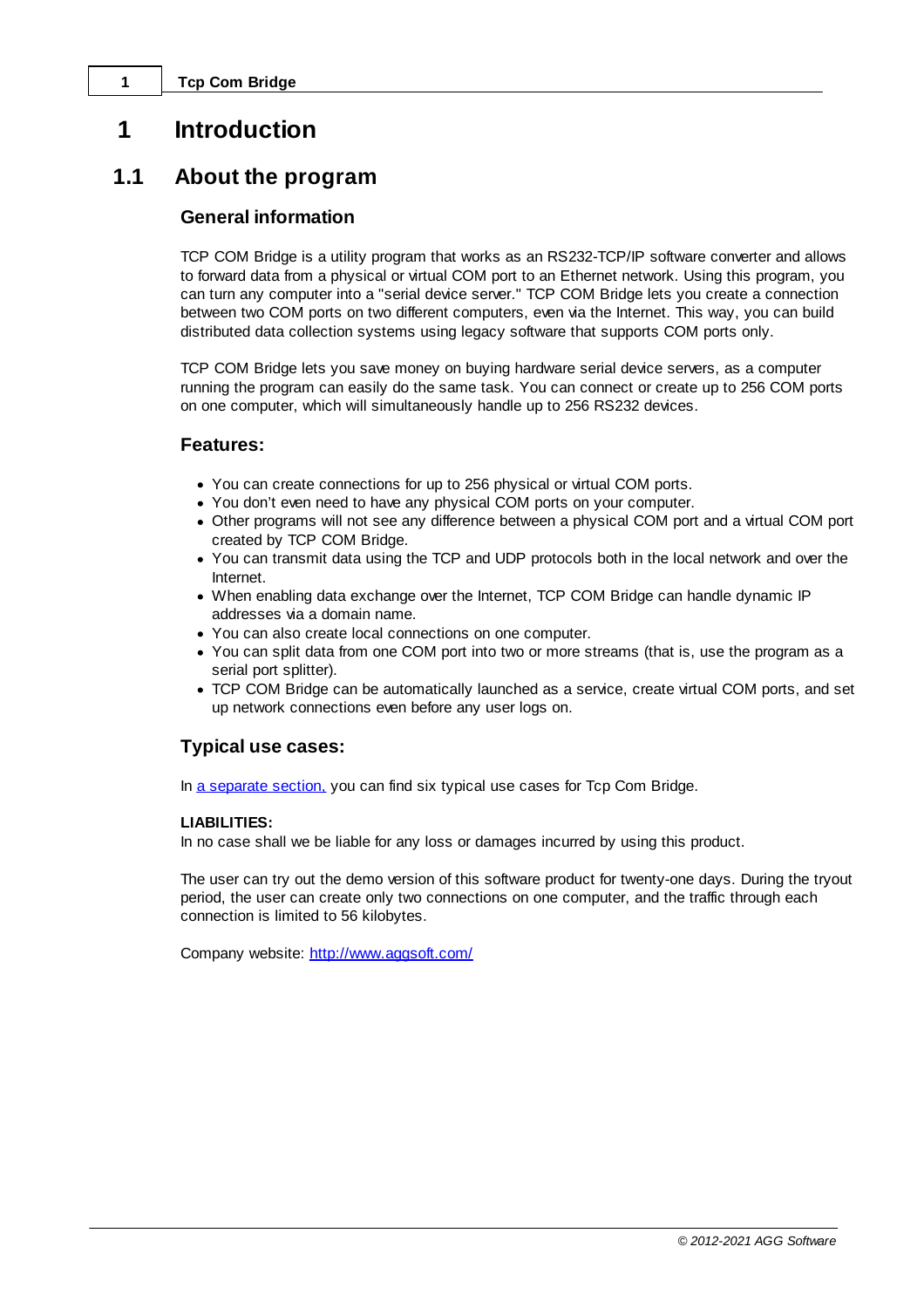# <span id="page-4-0"></span>**2 License, Registration and technical support**

# **2.1 License**

Copyright © 1999-2021 AGG Software. All Rights Reserved

## **SOFTWARE LICENSE**

#### Trial Limited Version

The trial limited version of this software may be used for evaluation purposes at the user's own risk for a trial period. At the end of the trial period, the user must either purchase a license to continue using the software, or remove it from his/her system.

The trial limited version may be freely distributed, provided the distribution package is not modified. No person or company may charge a fee for the distribution of Tcp Com Bridge without written permission from the copyright holder.

### Licensed Version

On payment of the appropriate license fee, the user is granted a non-exclusive license to use Tcp Com Bridge on one computer (i.e. a single CPU), for any legal purpose, at a time. The registered software may not be rented or leased, but may be permanently transferred, if the person receiving it agrees to terms of this license. If the software is an update, the transfer must include the update and all previous versions.

Registered customers are entitled to free updates during one year from the date of purchase. It means that during one year you can download and install the latest registered versions of Tcp Com Bridge from our site. If you don't want to purchase an updates, you can use the program forever; it will never expire, but you won't be able to use the latest version. If you purchased the software more than one year ago, you are no longer entitled to free upgrade and technical support; however, you can purchase an update to the latest version at a special, greatly discounted price, and this updates will allow you to have free updates and technical support for another year. The type of update license must match the type of your existing license.

Whilst every care has been taken in the construction and testing of this software, it is supplied subject to the condition that the user undertakes to evaluate the suitability of the control for his/her purposes. AGG Software makes no representation of the software's suitability for any purpose, and the user agrees that AGG Software has no responsibility for any loss or damage occasioned by the use of this software.

**TO THE MAXIMUM EXTENT PERMITTED BY APPLICABLE LAW, THE SOFTWARE AND DOCUMENTATION ARE PROVIDED "AS IS" AND AGG SOFTWARE DISCLAIMS ALL OTHER WARRANTIES AND CONDITIONS, EITHER EXPRESS OR IMPLIED, INCLUDING, BUT NOT LIMITED TO, IMPLIED WARRANTIES OF MERCHANTABILITY, FITNESS FOR A PARTICULAR PURPOSE, CONFORMANCE WITH DESCRIPTION, TITLE AND NON-INFRINGEMENT OF THIRD-PARTY RIGHTS.**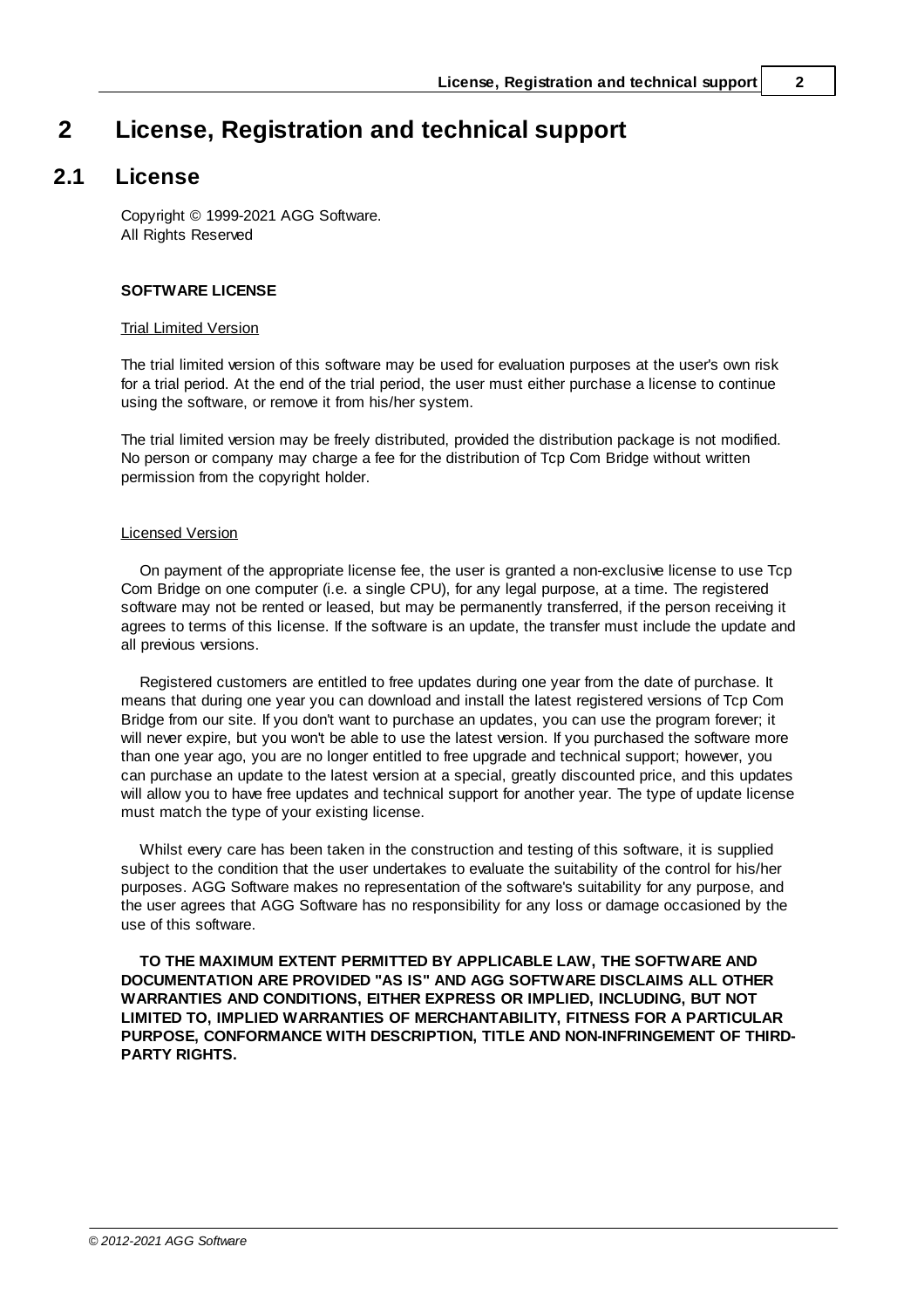**TO THE MAXIMUM EXTENT PERMITTED BY APPLICABLE LAW, IN NO EVENT SHALL AGG SOFTWARE BE LIABLE FOR ANY INDIRECT, INCIDENTAL, CONSEQUENTIAL, SPECIAL OR EXEMPLARY DAMAGES OR LOST PROFITS WHATSOEVER (INCLUDING, WITHOUT LIMITATION, DAMAGES FOR LOSS OF BUSINESS PROFITS, BUSINESS INTERRUPTION, LOSS OF BUSINESS INFORMATION, OR ANY OTHER PECUNIARY LOSS) ARISING OUT OF THE USE OR INABILITY TO USE THE SOFTWARE PRODUCT, EVEN IF AGG SOFTWARE HAS BEEN ADVISED OF THE POSSIBILITY OF SUCH DAMAGES. IN ANY CASE, AGG SOFTWARE'S CUMULATIVE AND ENTIRE LIABILITY TO YOU OR ANY OTHER PARTY FOR ANY LOSS OR DAMAGES RESULTING FROM ANY CLAIMS, DEMANDS OR ACTIONS ARISING OUT OF OR RELATING TO THIS AGREEMENT SHALL NOT EXCEED THE PURCHASE PRICE PAID FOR THIS LICENSE.**

Should any term of these terms and conditions be declared void or unenforceable by any court of competent jurisdiction, such declaration shall have no effect on the remaining terms hereof.

If you do not agree to these conditions you should not install this software.

# <span id="page-5-0"></span>**2.2 How to acquire a license**

The unlicensed program works in the trial mode. The license key removes all limitations from the trial version and allows you to use our technical support for one year.

If you want to buy a program through the Internet visit the [order](https://www.aggsoft.com/tcp-com/buy.htm) page of our site. On this page you can get the newest information about the registration process, and also find an order link. After you have the form of order registration. Enter your personal information and choose the most convenient payment method for you. Further, you will get a notification and follow the notes in it.

You may find more information about our policies, payment terms and payment methods, frequently asked questions on our [web](https://www.aggsoft.com/tcp-com/buy.htm) site.

# <span id="page-5-1"></span>**2.3 Support**

| Technical questions | support@aggsoft.com |
|---------------------|---------------------|
| Common questions    | info@aggsoft.com    |
| Sales questions     | sales@aggsoft.com   |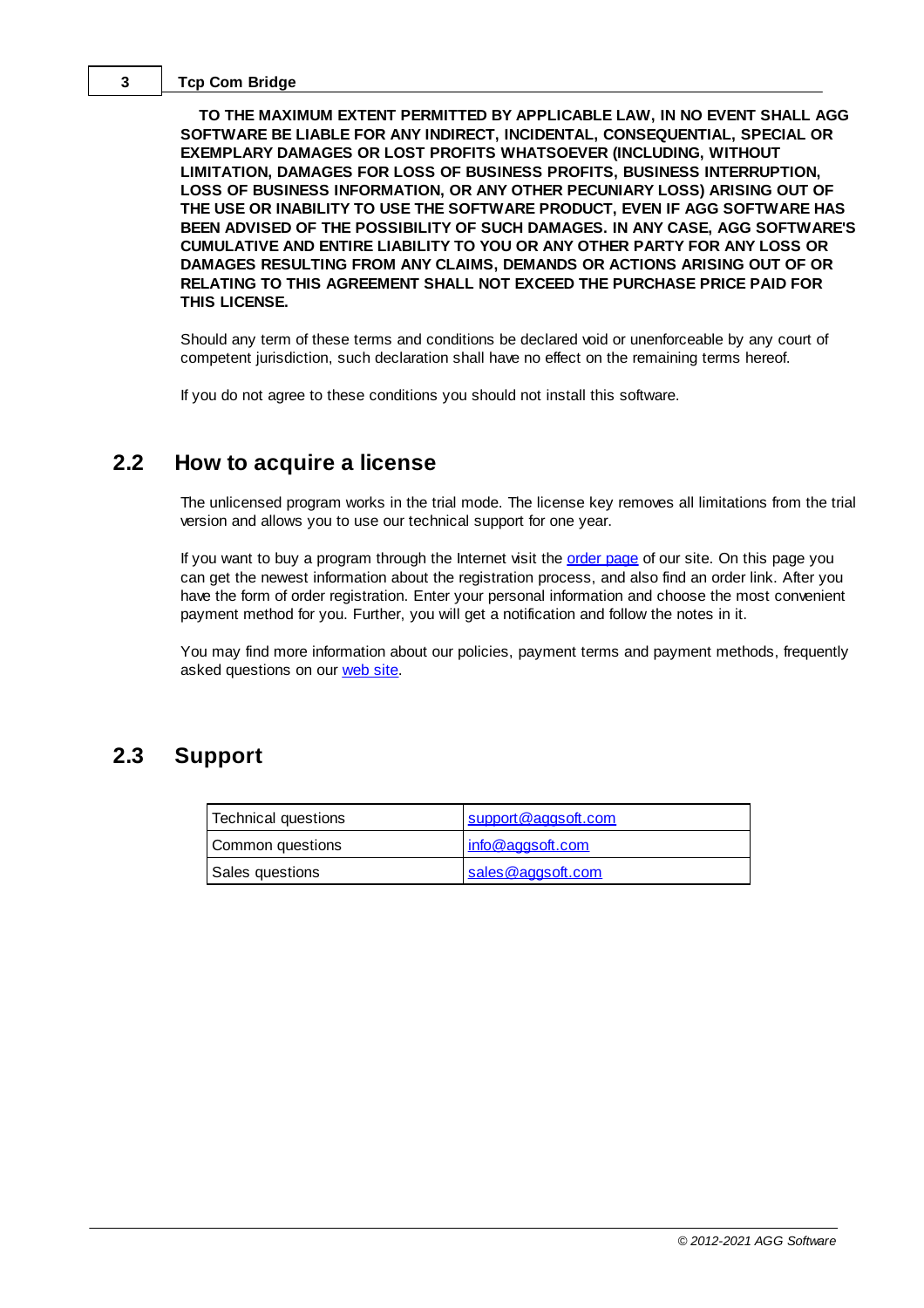# <span id="page-6-0"></span>**3 Limitations of the trial version**

**Limited version**: Can be tried out for 21 days only. One virtual pair of serial ports can be created, and the limit on traffic is 65 KB.

**Registered version:** No limitations.

# <span id="page-6-1"></span>**4 Installation**

# **4.1 System requirements**

**CPU:** Any CPU compatible with the modern Intel® x86 or x64 CPUs

**Operating system:** Windows 2000 Professional SP 4 and higher (all versions) x86 or x64.

## **Please note that Tcp Com Bridge is not compatible with Windows 9x, Me, or NT.**

## **CPU speed**

Minimal: 1 GHz. It is recommended: 1.5 GHz or higher.

However, our program can successfully operate even on some of the slower multi-core CPUs.

## **System memory**

Minimal: 512 MB Recommended: 1024 MB.

**Free disk space:** The program needs about 5 MB, but its system log will also occupy some disk space.

**Special access requirements:** You must have the Administrator's privileges to configure our software. These privileges are necessary to install and manage a kernel-mode driver for virtual serial ports.

## **Notes for Microsoft Windows Vista or higher**:

Since our program uses a driver to create virtual serial ports, the following conditions must be provided:

- 1. You need Administrator's privileges to launch our software;
- 2. Our program's shortcut will be placed on the desktop (Figure 1):
- 3. Windows Vista will ask your permission to continue the installation (Figure 2).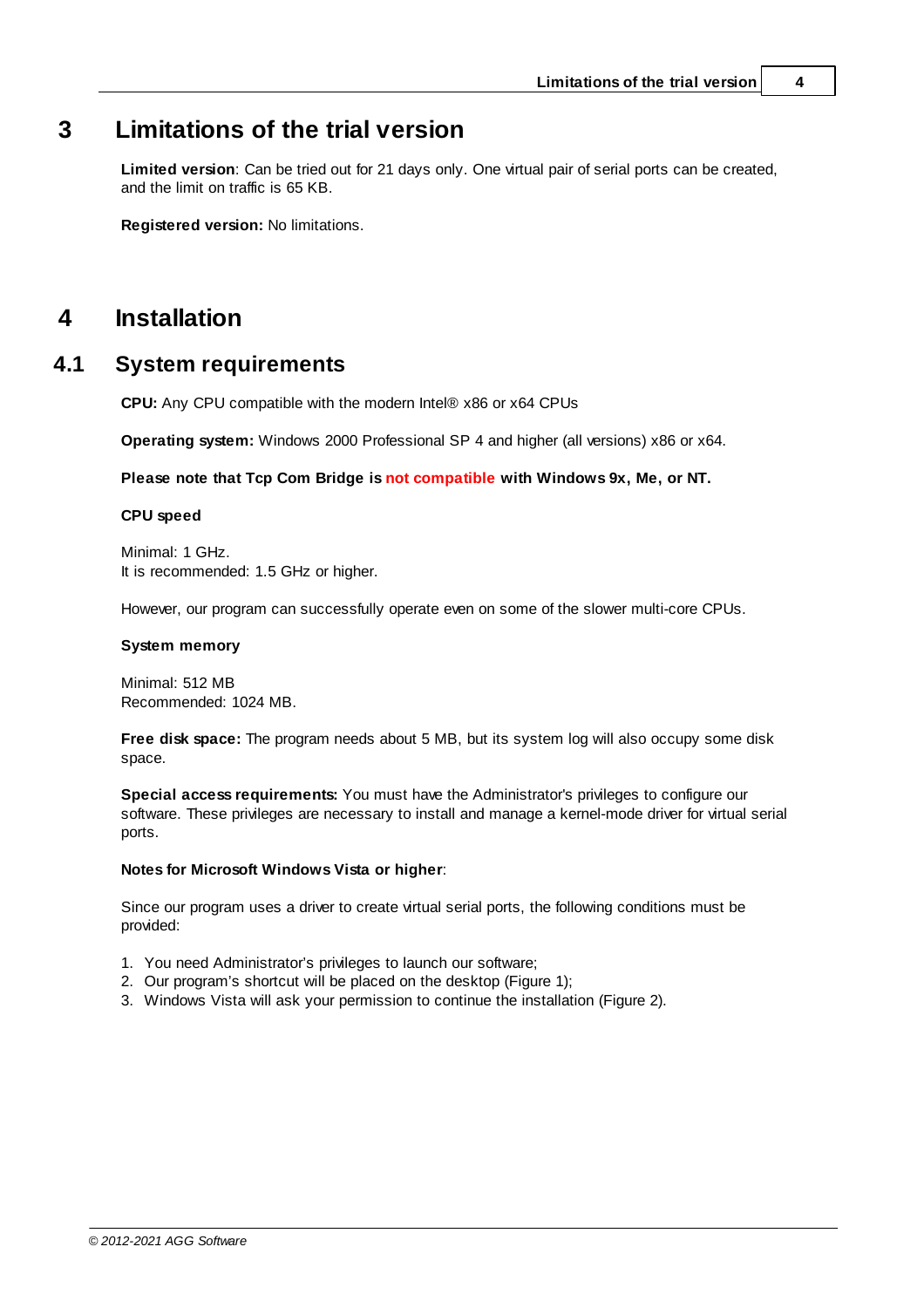

**Figure 1: The program's shortcut on the Windows Vista desktop**

| <b>User Account Control</b>                                                     |                                                                                                        |  |  |  |
|---------------------------------------------------------------------------------|--------------------------------------------------------------------------------------------------------|--|--|--|
| Do you want to allow the following program to make<br>changes to this computer? |                                                                                                        |  |  |  |
| Program name:<br>File origin:                                                   | Tcp Com Bridge configaration module<br>Verified publisher: AGG Software<br>Hard drive on this computer |  |  |  |
| Yes<br>Show details                                                             |                                                                                                        |  |  |  |
| Change when these notifications appear                                          |                                                                                                        |  |  |  |
| Figure 2: User Account Control dialog box                                       |                                                                                                        |  |  |  |

You can modify the security settings for your **user account** if you don't want to see the warning shown above. Please google for the solution.

# <span id="page-7-0"></span>**4.2 Installation**

# **General installation requirements**

If you are already using Tcp Com Bridge, close it. If Tcp Com Bridge is running as a service, temporarily stop the service via the Windows Control Panel.

If a beta version of Tcp Com Bridge is installed on your computer, uninstall it.

Launch the installation file.

During the installation, follow the installation wizard's instructions.

By default, Tcp Com Bridge will be installed to the "C:\Programs Files\Tcp Com Bridge" folder on your system disk, but you can select a different path.

## **Notes for Microsoft Windows 2003**:

During the installation of Tcp Com Bridge, Windows will twice ask your permission to install the driver (Figure 1). Please click "Yes."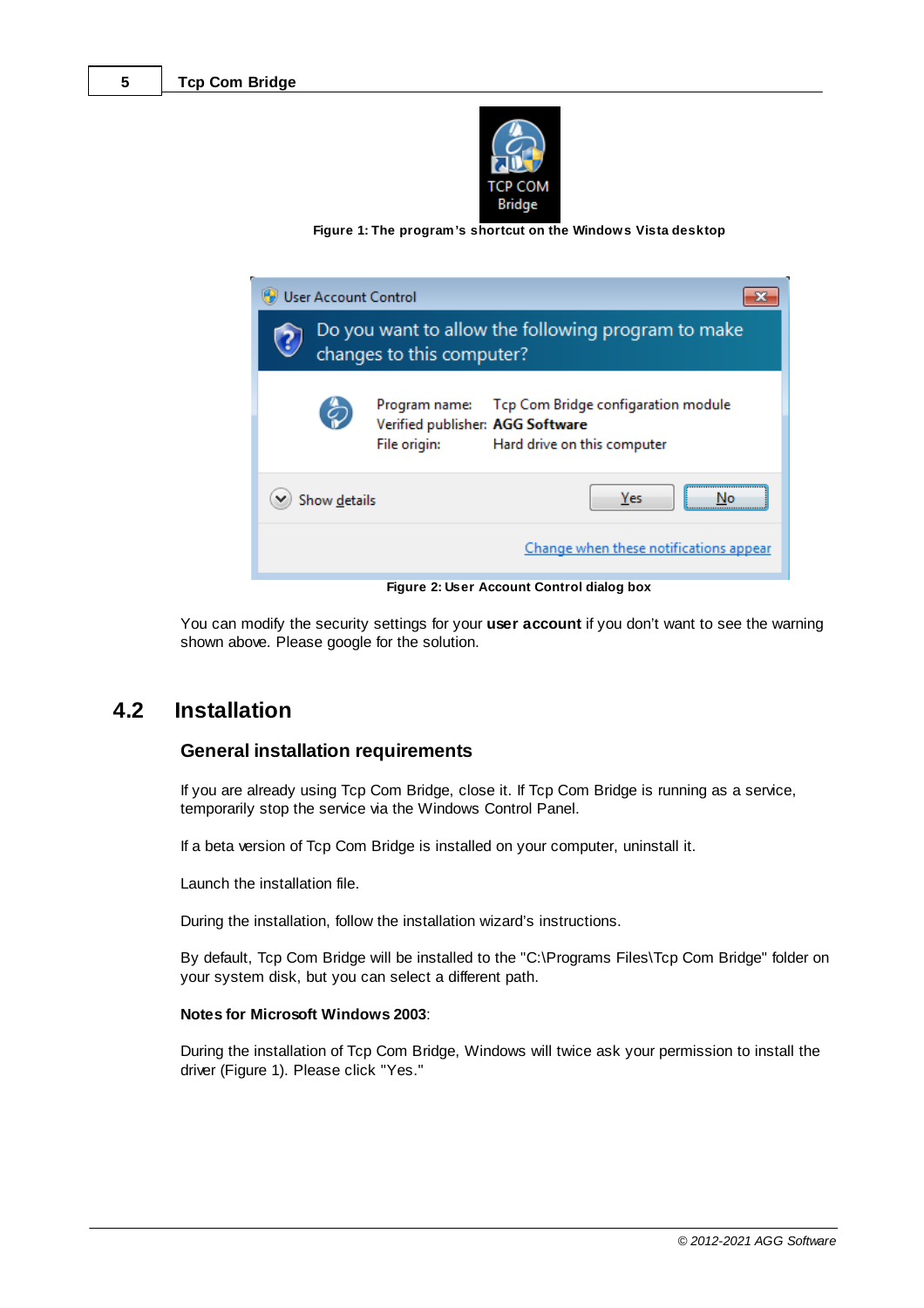|                    | <b>Security Alert - Driver Installation</b>                                                                                                                                          | $\boldsymbol{\mathsf{x}}$ |
|--------------------|--------------------------------------------------------------------------------------------------------------------------------------------------------------------------------------|---------------------------|
|                    | The driver software you are installing for:<br>Virtual Serial Devices x86 Bus Enumerator                                                                                             |                           |
|                    | has been signed with Authenticode(TM) technology. The publisher's identity<br>has been verified, and the driver has not been modified since it was published.                        |                           |
|                    | Published by: AGG Software                                                                                                                                                           |                           |
|                    | Date published: 03.09.2007                                                                                                                                                           |                           |
|                    | Publisher authenticity verified by GlobalSign ObjectSign CA                                                                                                                          |                           |
|                    | However, this driver cannot be tested by Microsoft Windows Hardware Quality.<br>Labs to verify its compatibility with this version of Windows. [Tell me more about<br>this testing.) |                           |
|                    | Do you trust this publisher and want to install the driver?                                                                                                                          |                           |
|                    | $\frac{1}{\sqrt{1}}$ es<br>More Info<br><u>N</u> o                                                                                                                                   |                           |
| → Windows Security |                                                                                                                                                                                      | $-x$                      |
|                    | Would you like to install this device software?                                                                                                                                      |                           |
|                    | Name: AGG Software (http://www.aggsoft.com) Sy<br>Publisher: AGG Software                                                                                                            |                           |
|                    | Always trust software from "AGG Software"<br>Don't Install<br>Install                                                                                                                |                           |
|                    | You should only install driver software from publishers you trust. How can I<br>decide which device software is safe to install?                                                     |                           |
|                    | Figure 1: A warning displayed by Windows 2003 and Windows 7                                                                                                                          |                           |

# **Notes for Microsoft Windows Vista or higher**:

Before installing Tcp Com Bridge, Windows will ask your permission to install the program (Figure 2). Please click "Yes."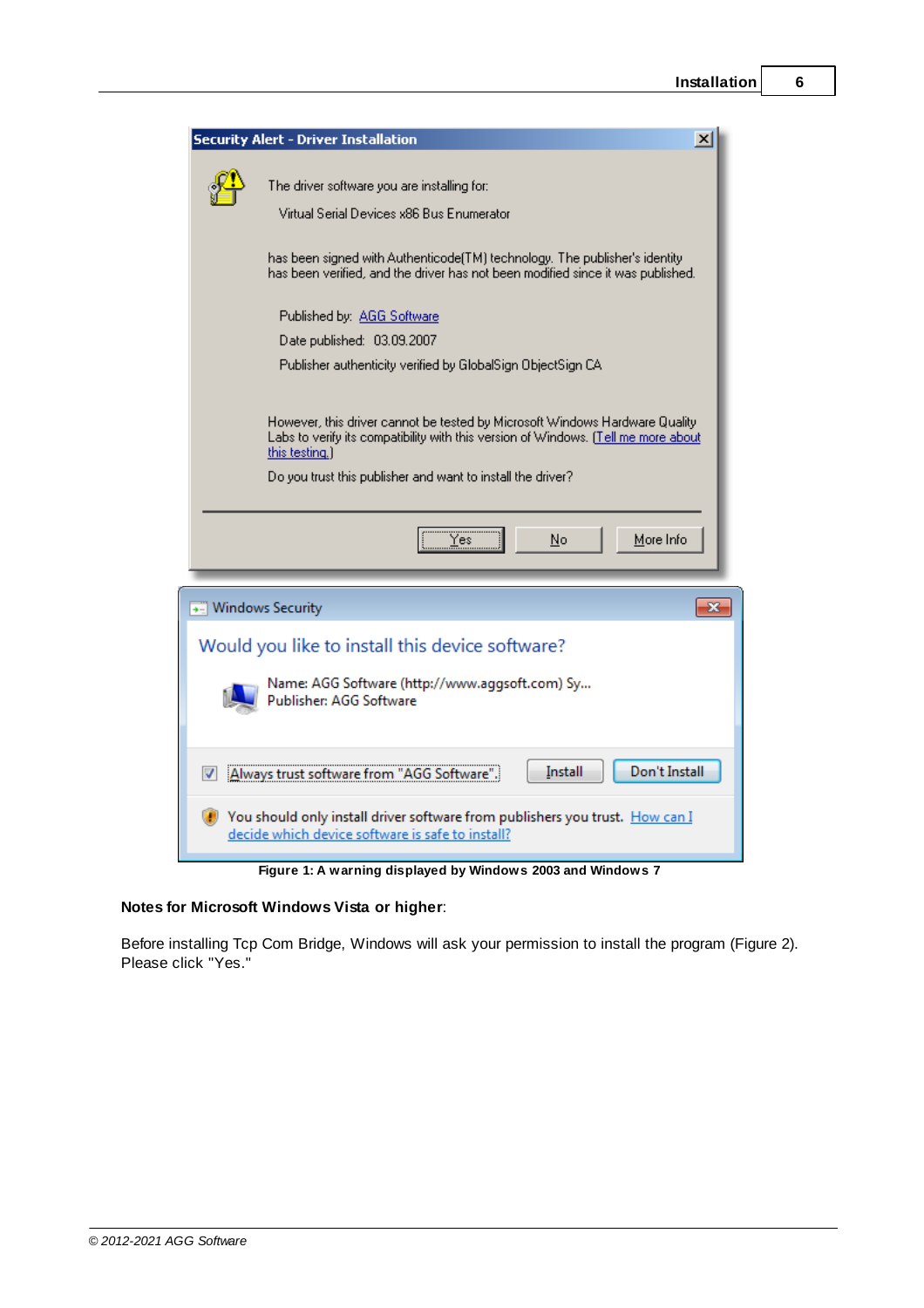

During the installation of Tcp Com Bridge, Windows will ask your permission to install the drivers (Figure 3). Please check the "Always trust software from AGG Software" checkbox, and then click the "Install" button.



**Figure 3: Request for permission to install the drivers**

After installing Tcp Com Bridge, configure it step by step as described [below](#page-9-0).

# <span id="page-9-0"></span>**5 TCP COM Bridge**

# **5.1 Introduction**

# **Key features:**

- · You don't have to reboot your computer. You can create, connect, or remove virtual COM ports in real-time.
- Threat affici-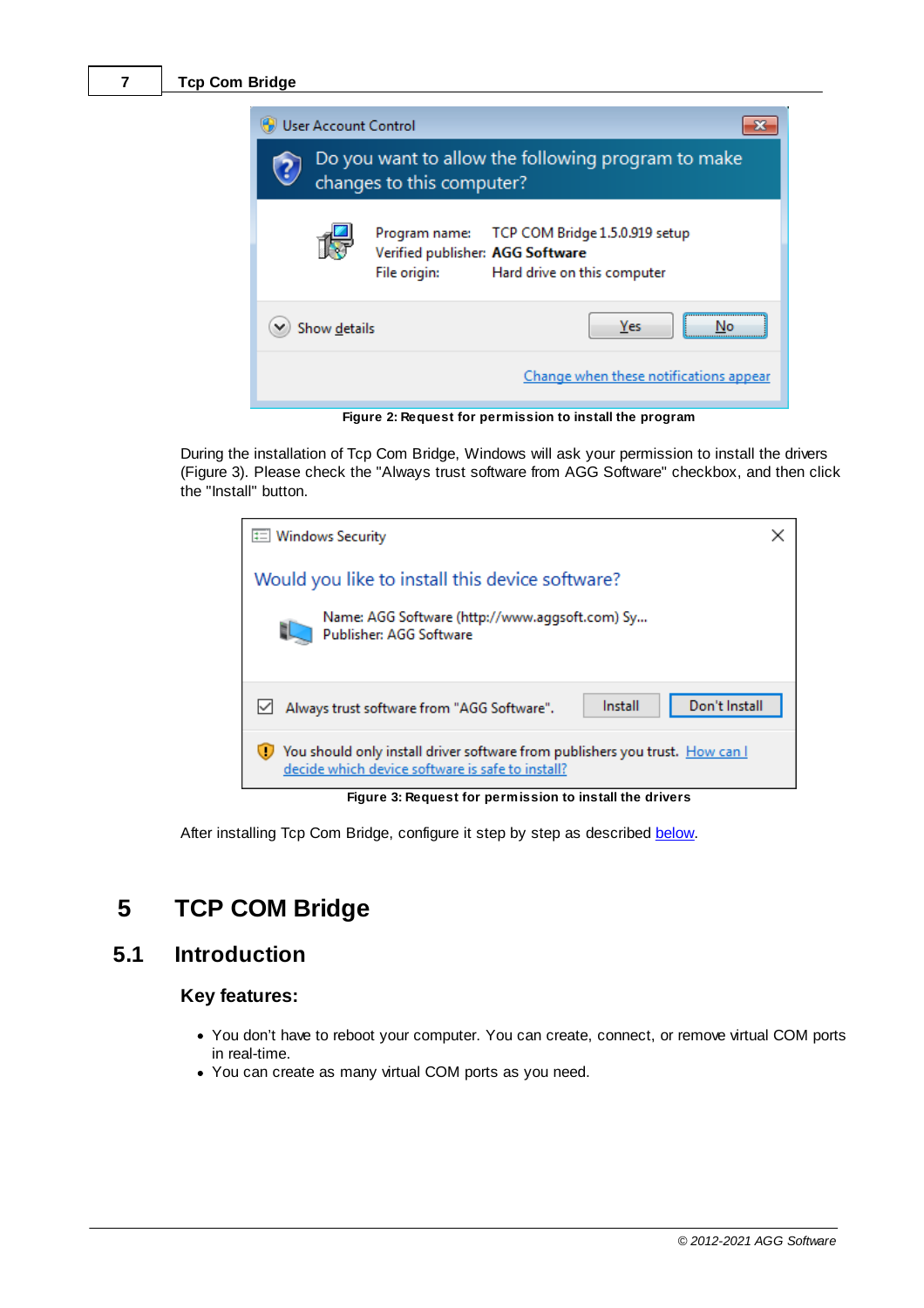· Tcp Com Bridge is based on driver technologies and supports WDM, WMI, power management, plug-and-play, etc.

When you launch Tcp Com Bridge, its main window will open (Figure 1). You can use this window for configuration purposes. The picture below shows Tcp Com Bridge's window, which consists of a few areas.

- **1. Main menu** For more details about the commands in this menu, see the Menu section of this help file;
- **2. List of connections** A list of connections and their status;
- **3. Start-up mode** You can either set Tcp Com Bridge to start up automatically when Windows loads or leave the manual start-up mode. As soon as the program starts, it will automatically create all virtual ports as needed.

| <b>D</b> Tcp Com Bridge                                |                                                                                                                             |
|--------------------------------------------------------|-----------------------------------------------------------------------------------------------------------------------------|
| Devices View<br>File<br>Help                           |                                                                                                                             |
| Connection                                             | State                                                                                                                       |
| Новое соедиение - COM1 -<br>127.0.0.1:10232 TCP client | ODM: Opened (sent/received: 0 B / 0 B)<br>□ Net: Opened                                                                     |
| TCP server                                             | Новое соедиение - COM20 - 0.0.0.0:10232 ■ COM: Opened (sent/received: 0 В / 0 В)<br>$\blacksquare$ Net: Opened (clients: 1) |
| Manual<br>Start-up mode                                |                                                                                                                             |
| Applu                                                  | Exit<br>OΚ                                                                                                                  |

**Figure 1: The main window**

The main menu contains the following commands: File, Devices, View, and Help. Below you can find a description of each menu item. You can also call some commands via Hotkeys (see [the](#page-12-0) section of Help). For each menu item, there is usually a hotkey and a toolbar button.

After adding a new connection, click "OK" in the configuration window to apply all changes. If the connection uses a virtual COM port, Tcp Com Bridge will add a virtual COM port to the system and install drivers as needed. On slow computers, it may take several minutes. Please wait for Tcp Com Bridge to add new virtual devices. During the process, some warnings can be displayed similar to the one in Figure 2. Such system messages will be displayed for each new virtual COM port. When Tcp Com Bridge is launched next time, it will use the drivers installed earlier, and no warnings will be displayed.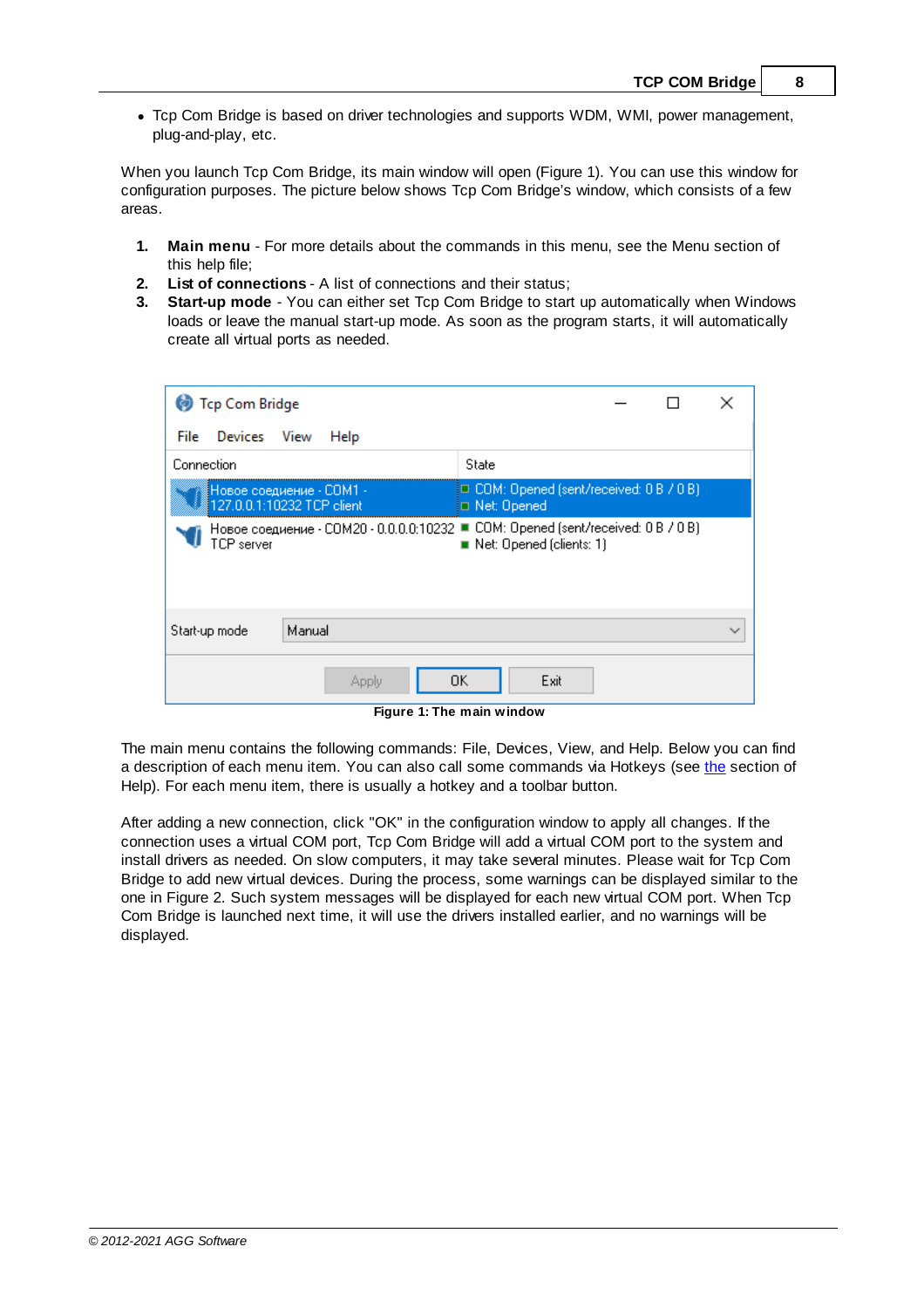



After that, the virtual COM port will appear in the Device Manager (see Figure 3).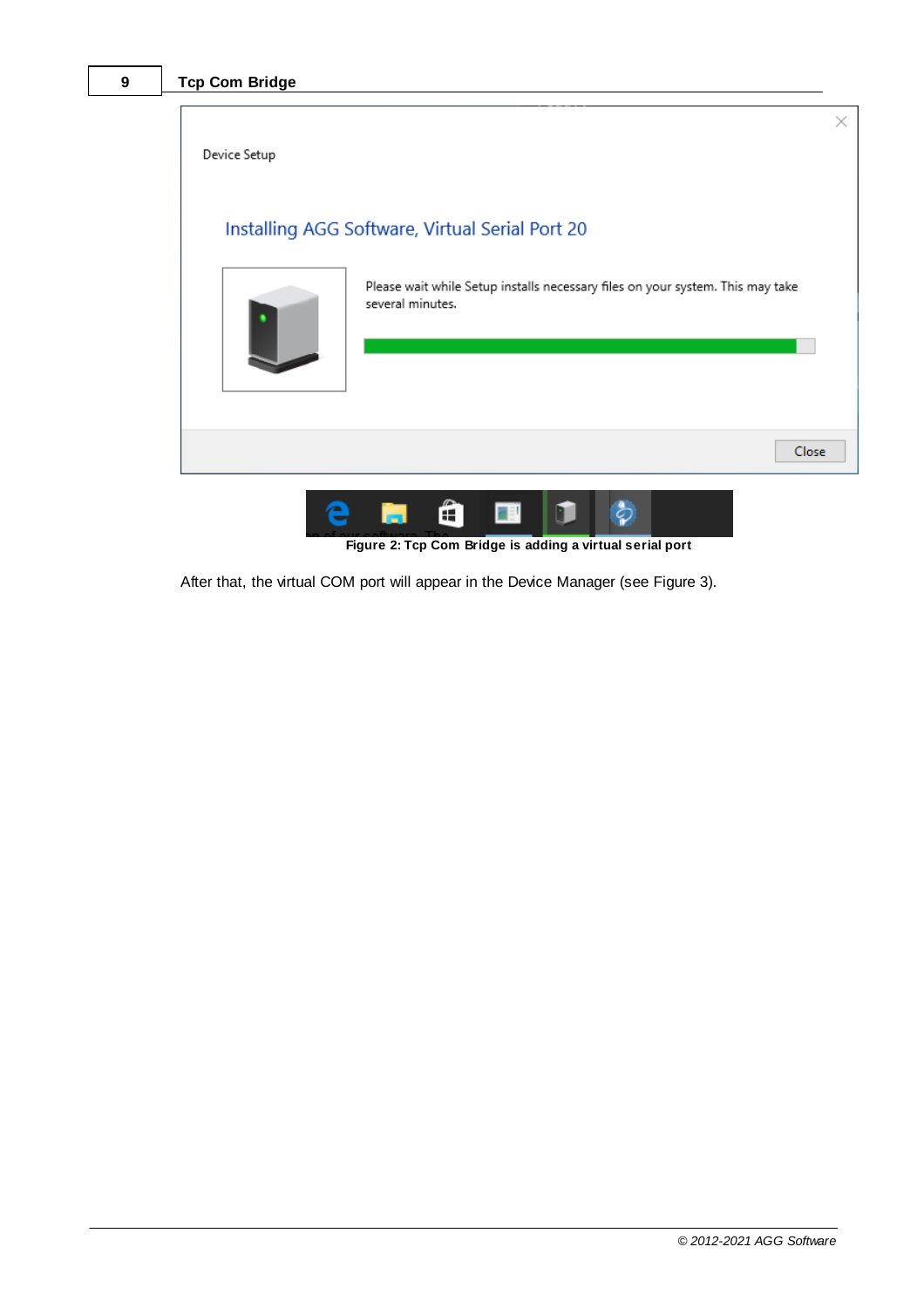

| <b>Device Manager</b>                                                            |  | × |
|----------------------------------------------------------------------------------|--|---|
| File<br>Action<br>View<br>Help                                                   |  |   |
| 로 고<br>$\vert$ ?<br>請<br>圖                                                       |  |   |
| Floppy disk drives<br>Floppy drive controllers                                   |  |   |
| Human Interface Devices<br>IDE ATA/ATAPI controllers<br><b>Keyboards</b>         |  |   |
| <b>WE Memory devices</b><br>Mice and other pointing devices                      |  |   |
| <b>Monitors</b><br>Network adapters<br>Ports (COM & LPT)                         |  |   |
| <b>Print queues</b><br><b>Processors</b><br>$\blacksquare$ Sensors               |  |   |
| Software devices<br>I Sound, video and game controllers                          |  |   |
| Storage controllers<br>System devices<br><b>Universal Serial Bus controllers</b> |  |   |
| Virtual Serial Port TCP COM<br>Virtual Serial Port x64 Device (COM20)<br>₩       |  |   |
|                                                                                  |  |   |

**Figure 3: A virtual COM port displayed in the Device Manager.**

# <span id="page-12-0"></span>**5.2 "Devices" menu**

# **Add new**

*Hotkey: Ctrl+N How to open the menu - Right-click*

Use this menu item to create a new [connection.](#page-14-0)

# **Configure**

*Hotkey: Ctrl+C How to open the menu - Right-click*

This command opens a dialog box for editing a connection created earlier. This menu item is available only if a connection is selected in the list.

# **Delete**

*Hotkey: Ctrl+X How to open the menu - Right-click*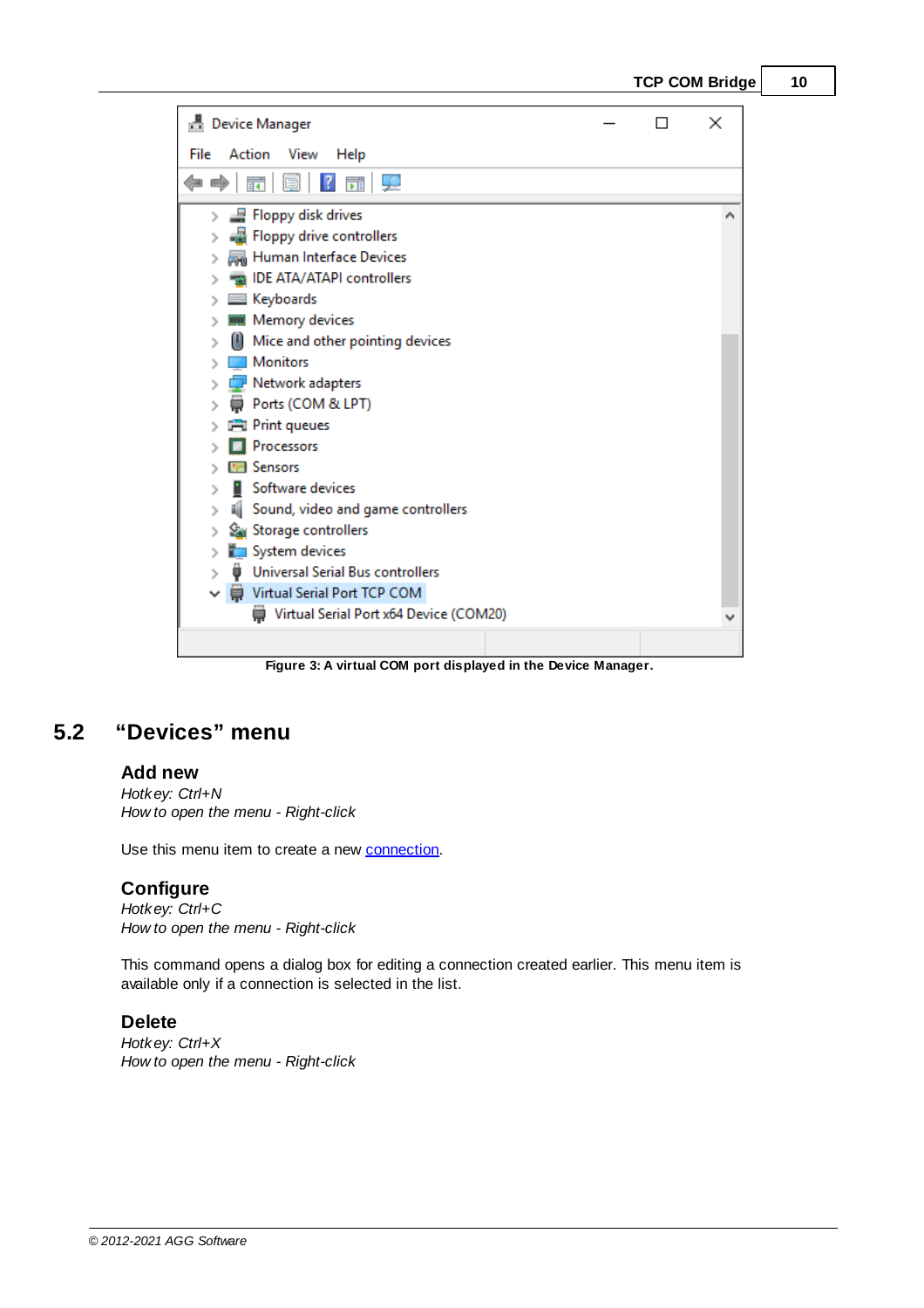This command removes the selected connection from the list. The connection will be closed, and the virtual port will be deleted (if it has been specified in the connection settings to create a virtual port). This menu item is available only if a connection is selected in the list.

## **Delete all**

*How to open the menu - Right-click*

This command clears the list of connections.

# **Reinstall all drivers**

*How to open the menu - Right-click*

This command reinstalls all drivers used by the program to create virtual COM ports. It is recommended to use this command only if the program cannot create a virtual COM port or warns you about missing drivers.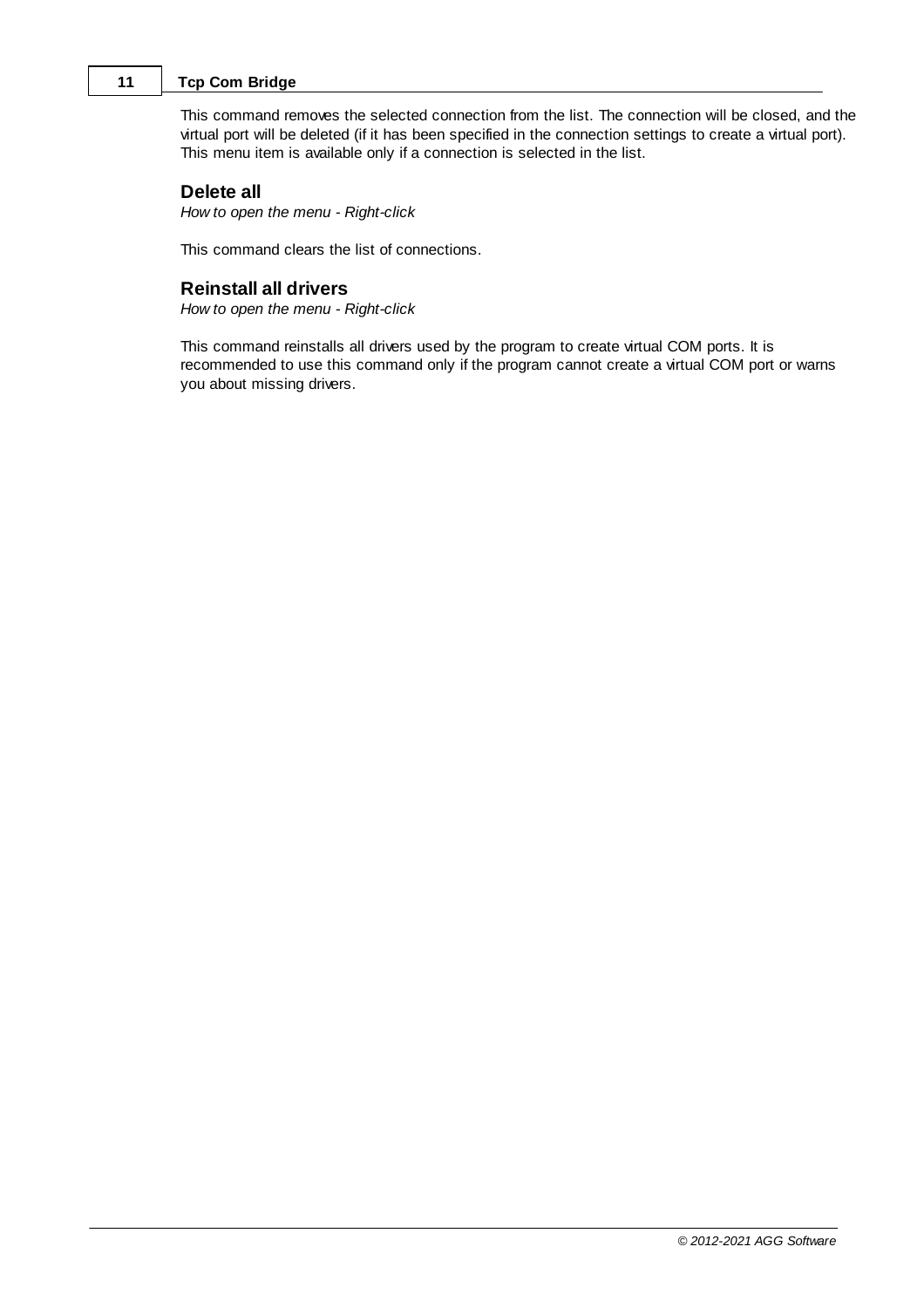# <span id="page-14-0"></span>**5.3 Connection settings**

| Virtual ports                     |                                                    |              |            | × |  |  |
|-----------------------------------|----------------------------------------------------|--------------|------------|---|--|--|
| Port                              | IP settings   Server mode   Client mode   Advanced |              |            |   |  |  |
| Name                              | Новое соедиение                                    |              |            |   |  |  |
| COM port                          | COM flow control                                   |              |            |   |  |  |
| Port                              | COM1                                               | $\checkmark$ |            |   |  |  |
| $\Box$ Create virtual serial port |                                                    |              |            |   |  |  |
| Baud rate                         | 57600                                              |              | Add custom |   |  |  |
| Data bits                         | 8                                                  | ୰            |            |   |  |  |
| Parity                            | None                                               | ୰            |            |   |  |  |
| Stop bits                         | $\mathbf{1}$                                       | $\checkmark$ |            |   |  |  |
| □ RS485 interface mode            |                                                    |              |            |   |  |  |
|                                   |                                                    |              |            |   |  |  |
|                                   |                                                    |              |            |   |  |  |
|                                   |                                                    |              |            |   |  |  |
|                                   |                                                    |              |            |   |  |  |
|                                   |                                                    |              |            |   |  |  |
|                                   |                                                    |              |            |   |  |  |
|                                   | 0K<br>$\lambda$ . $\sim$                           | Cancel       | $\cdots$   |   |  |  |

Selecting this menu item will open the connection settings dialog (Figure 1).

**Figure 1: COM port settings**

# **COM port**

**Port** - COM port number. All possible options are displayed in the list. If you check the "Create virtual serial port" checkbox, the program will create a port with the specified number.

**Note:** COM port settings that you can see below are intended for a physical COM port only.

The parameters **baud rate**, **bits**, **parity**, and **stop bits** let you define the data transfer rate, the number of data bits, parity, and the number of stop bits, respectively.

To define a custom data rate, click the "Add custom" button. When a dialog box opens, enter the data rate in bauds, and click "OK." The new data rate will be added to the list.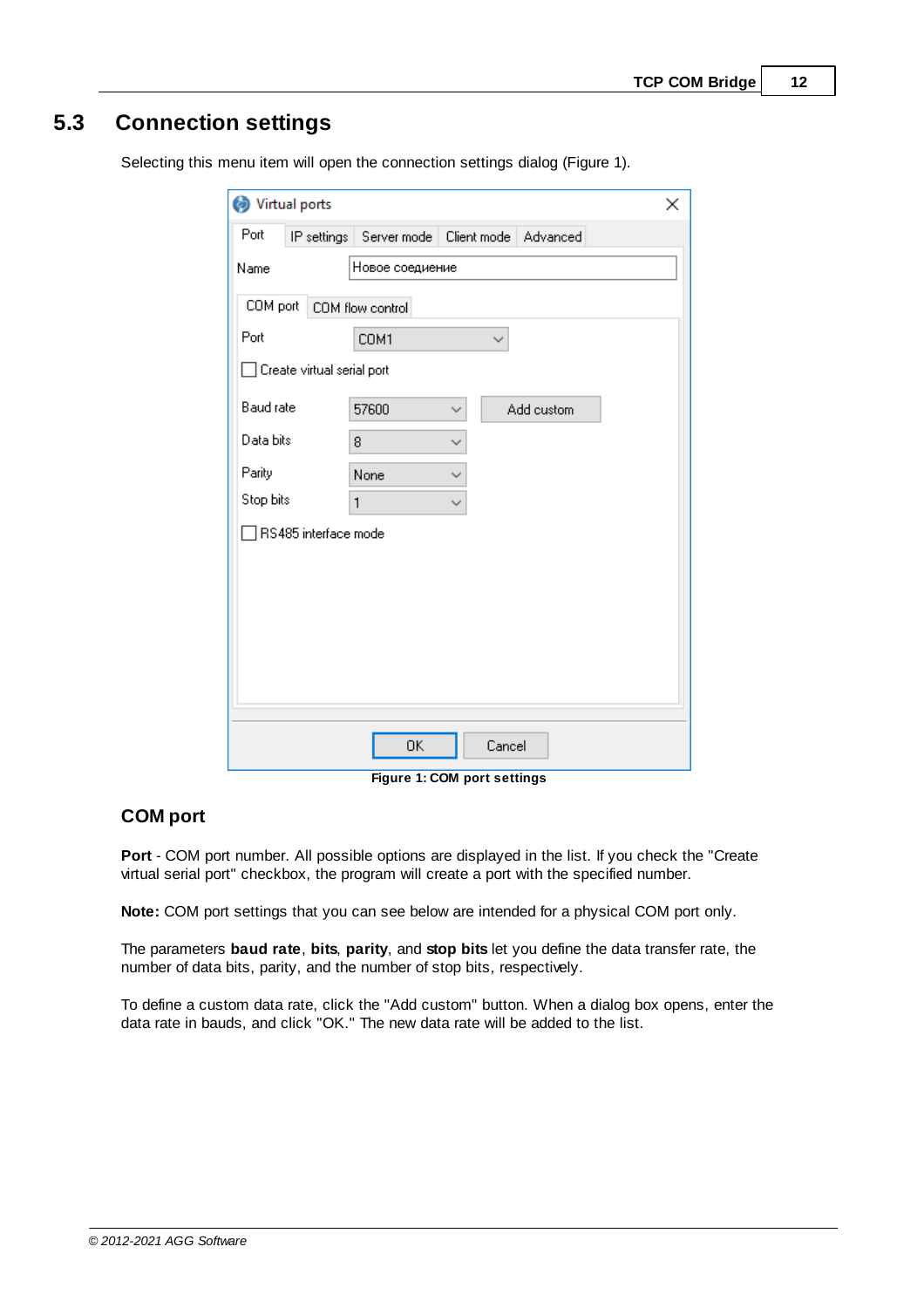**RS 485 interface mode** - This option enables the automatic control mode (using the RTS signal). When transmitting data, the program will always set this option active. It may be necessary for RS232-RS485 hardware converters.

# **COM flow control**

|               | (b) Virtual ports           |                                                                                                                             |                 |                                                                          | x |
|---------------|-----------------------------|-----------------------------------------------------------------------------------------------------------------------------|-----------------|--------------------------------------------------------------------------|---|
| Port          | IP settings                 | Server mode                                                                                                                 | Client mode     | Advanced                                                                 |   |
| Name          |                             | Новое соедиение                                                                                                             |                 |                                                                          |   |
| COM port      | Hardware data flow control: | COM flow control                                                                                                            |                 |                                                                          |   |
|               | MUse DTR                    |                                                                                                                             |                 | Require DSR                                                              |   |
|               | l∽l Use RTS                 |                                                                                                                             |                 | Require CTS                                                              |   |
| Initial state | $\boxdot$ DTR high          |                                                                                                                             | DTR low to high | RTS high                                                                 |   |
|               | Software data flow control: |                                                                                                                             |                 |                                                                          |   |
| Type          | None                        |                                                                                                                             |                 |                                                                          |   |
|               |                             | Character that is sent to disable remote sending $(Xoff)$<br>Character that is sent to enable remote sending $[\text{Xon}]$ |                 | #13<br>#11                                                               |   |
|               | code Hex value)             |                                                                                                                             |                 | Characters Xoff and Xon are entered in format #XX (where XX is character |   |
|               | In/out buffers size (b)     |                                                                                                                             | 16000           | 16000                                                                    |   |
|               |                             |                                                                                                                             |                 |                                                                          |   |
|               |                             | 0K                                                                                                                          | Cancel          |                                                                          |   |

**Figure 2: Hardware flow control settings**

#### **Hardware flow control**

If hardware flow control settings are empty (by default), hardware flow control is disabled. You can combine settings to enable hardware flow control.

"Data reception control" stops data transmission by the remote device when the local input buffer is full. "Data transmission control" stops data transmission by your device when the remote device's input buffer is full.

To activate data reception control, check the "Use RTS" or "Use DTR" checkboxes. If this feature is active, the RTS or DTR modem control signals are suspended when the amount of incoming data reaches 90 percent of the buffer size. The remote device must recognize these signals and suspend data transmission while the signals are in a low state.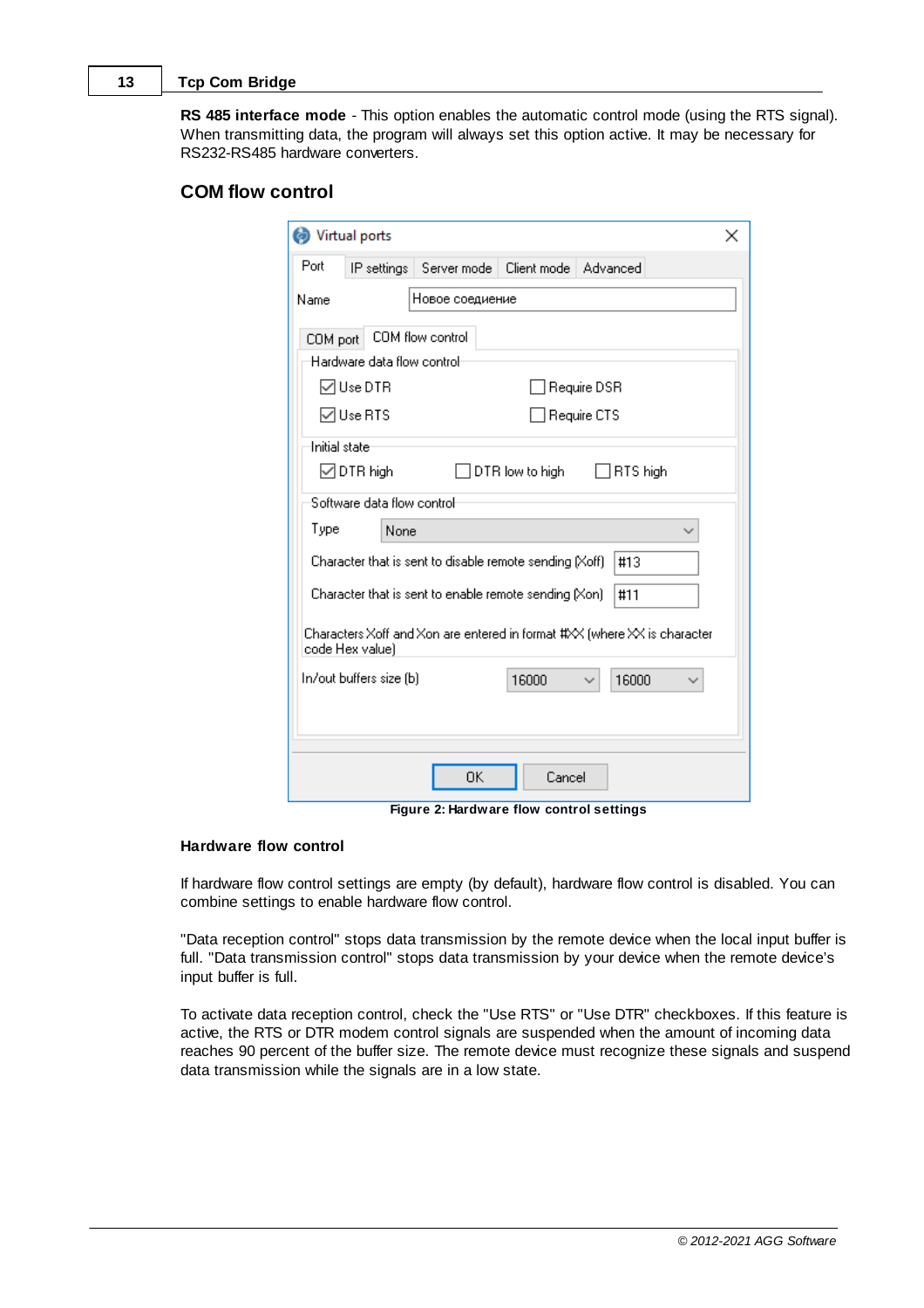When the applications receive the characters, the buffer use will be reduced to not exceed 10 percent of the buffer size. When that happens, the modem control signals will resume. The remote device must recognize these signals and resume sending data.

To activate data transmission control, check the "Require CTS" or "Require DSR" checkboxes. If one or both of these options are turned on, the Windows communication driver will not send data if the remote device does not provide the respective modem state signal (CTS or DSR). The remote device must resume and suspend these signals when it is necessary to control the data flow.

Please note that data flow control using RTS and CTS is more popular than using DTR and DSR.

#### **Software flow control**

This subprogram provides one or both automatic software flow control options based on the value considered as a property.

"Data reception control" stops data transmission by the remote device when your local input buffer is full. "Data transmission control" stops data transmission by your device when the remote device's input buffer is full.

To activate data reception control, set "On receiving" or "Both" for the "Type" property. If this control is active, Xoff characters will be sent when the amount of incoming data reaches 10 percent of the buffer size. The remote device must recognize the signal and suspend sending data.

When the applications receive the characters, the buffer use will be reduced to not exceed 10 percent of the buffer size. At this moment, Xon characters will be sent again. The remote device must recognize these signals and resume sending data.

To activate data reception control, set "On transmitting" or "Both" for the "Type" property. In that case, 10 percent or 90 percent of the buffer size will not be used, respectively. If data transmission control is active, the communication driver will suspend sending data each time a Xoff character is received. The driver will not resume sending data until it receives a Xon character or until the user sets "None" for the "Type" property.

Software flow control can be set for receiving data, sending data, or both. However, not to use a lot of devices for sending data, set "Receive" for the "Type" property. If data transmission control is active, the remote device (in this case, your device) can send special codes to signal that it suspends or resumes data transmission. By default, the hexadecimal character 0x11 received from the remote device signals the COM port driver to start receiving data, and the hexadecimal character 0x13 signals to finish receiving data.

**Input/output buffer size** - the size of the program's internal buffer. Some COM port drivers may not support the default buffer size. In that case, set a smaller buffer size.

# **IP settings**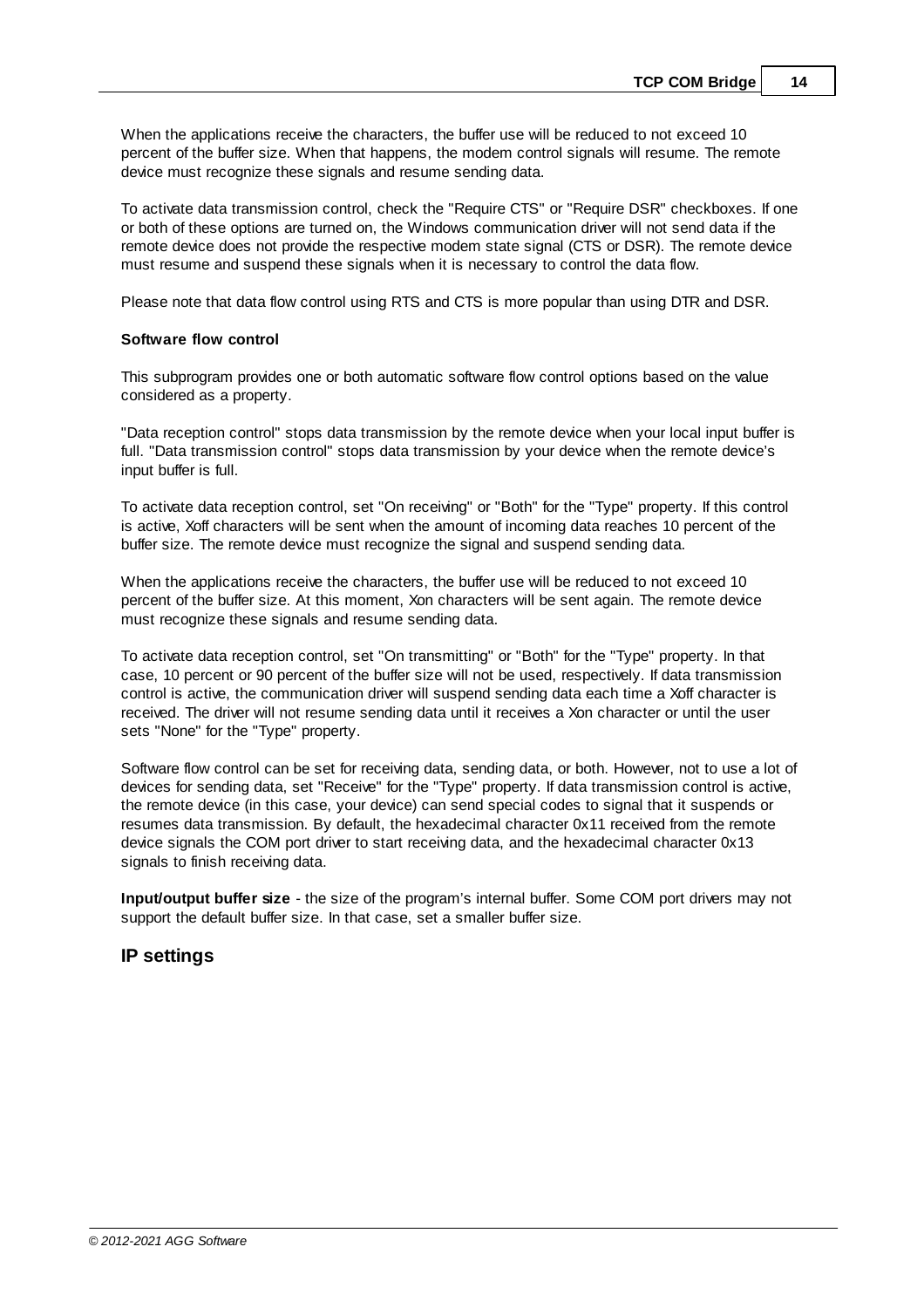| Virtual ports             |                                 |                                                          |                                      |                                                              | × |  |
|---------------------------|---------------------------------|----------------------------------------------------------|--------------------------------------|--------------------------------------------------------------|---|--|
| Port                      | IP settings                     |                                                          | Server mode   Client mode   Advanced |                                                              |   |  |
| Protocol type:<br>tCP/IP® |                                 | ⊙∪DP                                                     |                                      |                                                              |   |  |
| Mode                      |                                 |                                                          |                                      |                                                              |   |  |
|                           |                                 | ◉ Client (the program will connect to another server)    |                                      |                                                              |   |  |
|                           |                                 | $\bigcirc$ Server (others will be connecting to this PC) |                                      |                                                              |   |  |
|                           | Remote host IP address and port |                                                          |                                      |                                                              |   |  |
| 127.0.0.1                 |                                 |                                                          | 10232<br>$\checkmark$                |                                                              |   |  |
|                           | TCP keep alive mode             |                                                          | Off                                  |                                                              |   |  |
|                           | Interval/Timeout (s)            |                                                          | ÷۱<br>60                             | $\blacktriangle$<br>$\mathbf{1}$<br>$\overline{\phantom{a}}$ |   |  |
|                           |                                 | Buffer data if TCP/IP port closed                        |                                      |                                                              |   |  |
|                           | $\Box$ Sending timeout (ms)     | 300                                                      |                                      | $\blacktriangle$<br>$\overline{\mathbf{v}}$                  |   |  |
|                           |                                 |                                                          |                                      |                                                              |   |  |
|                           |                                 |                                                          |                                      |                                                              |   |  |
|                           |                                 |                                                          |                                      |                                                              |   |  |
|                           |                                 |                                                          |                                      |                                                              |   |  |
|                           |                                 |                                                          |                                      |                                                              |   |  |
|                           |                                 |                                                          |                                      |                                                              |   |  |
|                           |                                 | 0K                                                       | Cancel                               |                                                              |   |  |

**Figure 3: IP settings**

## **Protocol types**

TCP - a reliable protocol, probably the one most widely used in IP networks. The advantage of using this protocol is its ability to maintain and control a connection between computers. TCP also inherently supports data integrity checking. Some of this protocol's drawbacks are its data transmission redundancy and additional time spent establishing a connection.

**UDP** - a protocol that does not require establishing a connection for data transmission. Like TCP, UDP works as the upper layer in IP networks. But unlike TCP, UDP doesn't help to deliver data and doesn't have any built-in error controls. But this protocol allows to directly send and receive data packets, while applications can check data integrity on their own and, if necessary, resend data. UDP can be used, for example, to send small multicast packets. When using this protocol, applications "send and forget."

#### **Connection**

In Tcp Com Bridge, each connection can work as: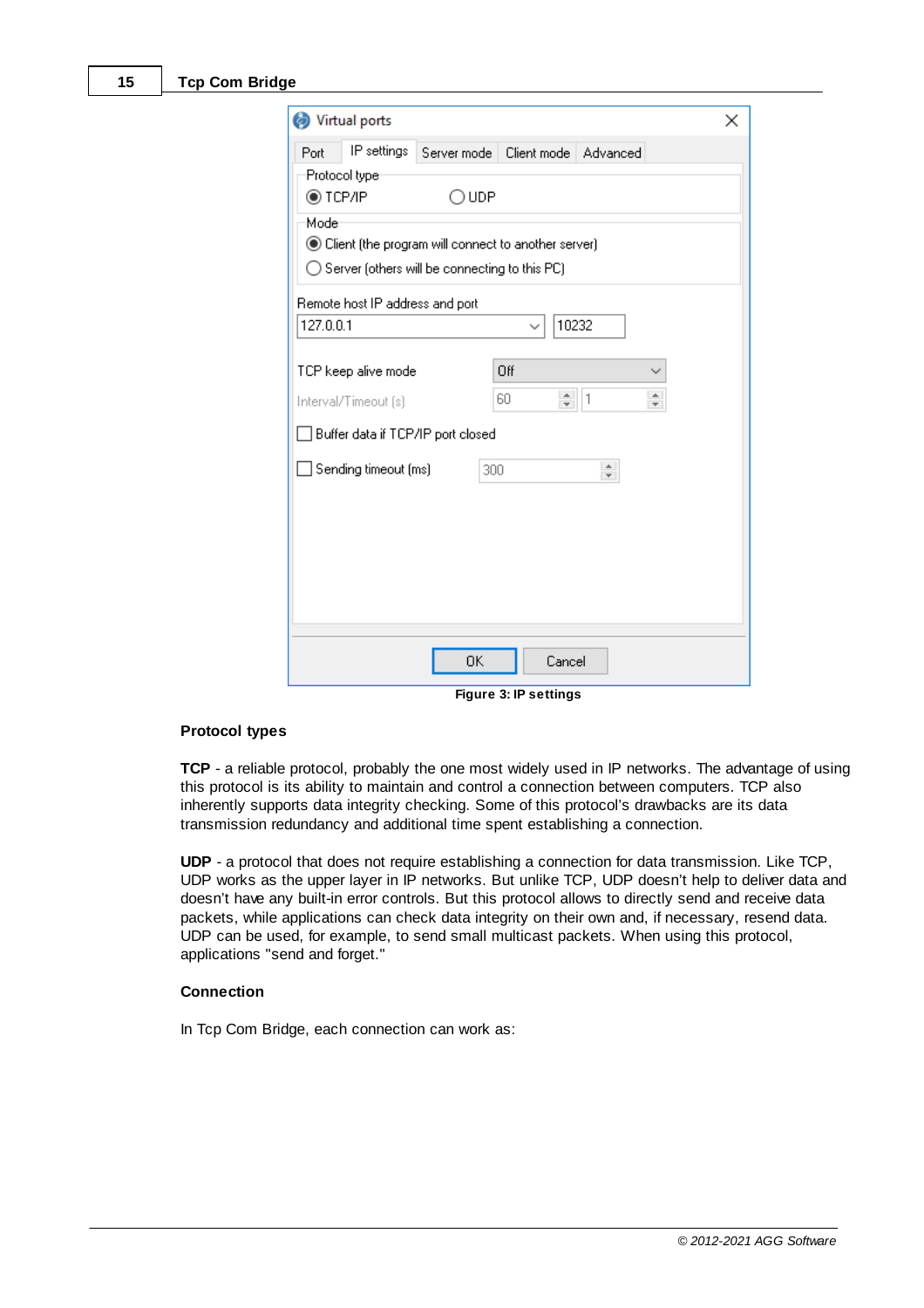- 1. **Client**. You need to specify the remote computer's IP address and port that runs the TCP/IP server that you want to connect to. The IP address you enter while configuring Tcp Com Bridge can also be a domain name (like www.yourserver.com), or a computer name in the local network. For example, to connect to a computer named "Plant1" in the local network, you can simply enter "Plant1" in the IP address input field, instead of the proper IP address. That may be handy for configuring Tcp Com Bridge as a client if IP addresses in your network are assigned dynamically. So it may be easier to use a computer name instead of an IP address.
- 2. **Server**. In this mode, you need to specify the computer's IP address on which the program runs and a port to listen to. If your computer has multiple network adapters (network interface cards), Tcp Com Bridge will display a list of IP addresses for each network interface card (NIC) installed on your computer. In that case, select the IP address of the network interface that you want to use. For Tcp Com Bridge to operate as a server, you must assign it at least one network card with an IP address. In Windows, TCP/IP may be configured for automatic assignment of an IP address for the computer. In that case, you need to ask your system administrator to assign your computer a static IP address and allocate that IP address to the selected network interface. You can also enter 0.0.0.0 as an IP address to make the programs listen to all IP addresses assigned to the computer.
- **IP address and port** The address and port of a remote server (in the client mode) or a local IP address and port (in the server mode).

**Sending timeout** - You can set a time interval for "grouping" data to send all of them in one IP packet. Doing that can speed up sending data if the COM port frequently receives small data portions.

#### **The following settings apply only to TCP/IP when the server or client mode is used:**

**TCP keep-alive mode** - If this option is turned on, the program will be sending special data packets at the specified interval. Suppose the client (or the server) doesn't respond during the specified timeout. In that case, the program will automatically break the connection as the lack of response indicates a loss of connection with the client (or the server). If you set the "System" keep-alive mode, the program will use interval and timeout values predefined in Windows.

**Buffer data if TCP/IP port closed** - If you turn on this option, the program will put all data received from the COM port into a temporary, internal buffer whose size you can define via the "COM port" tab. When the connection is reestablished, the program will first send the data from the buffer.

## **Server mode**

These settings (see Figure 4) only apply to the server mode.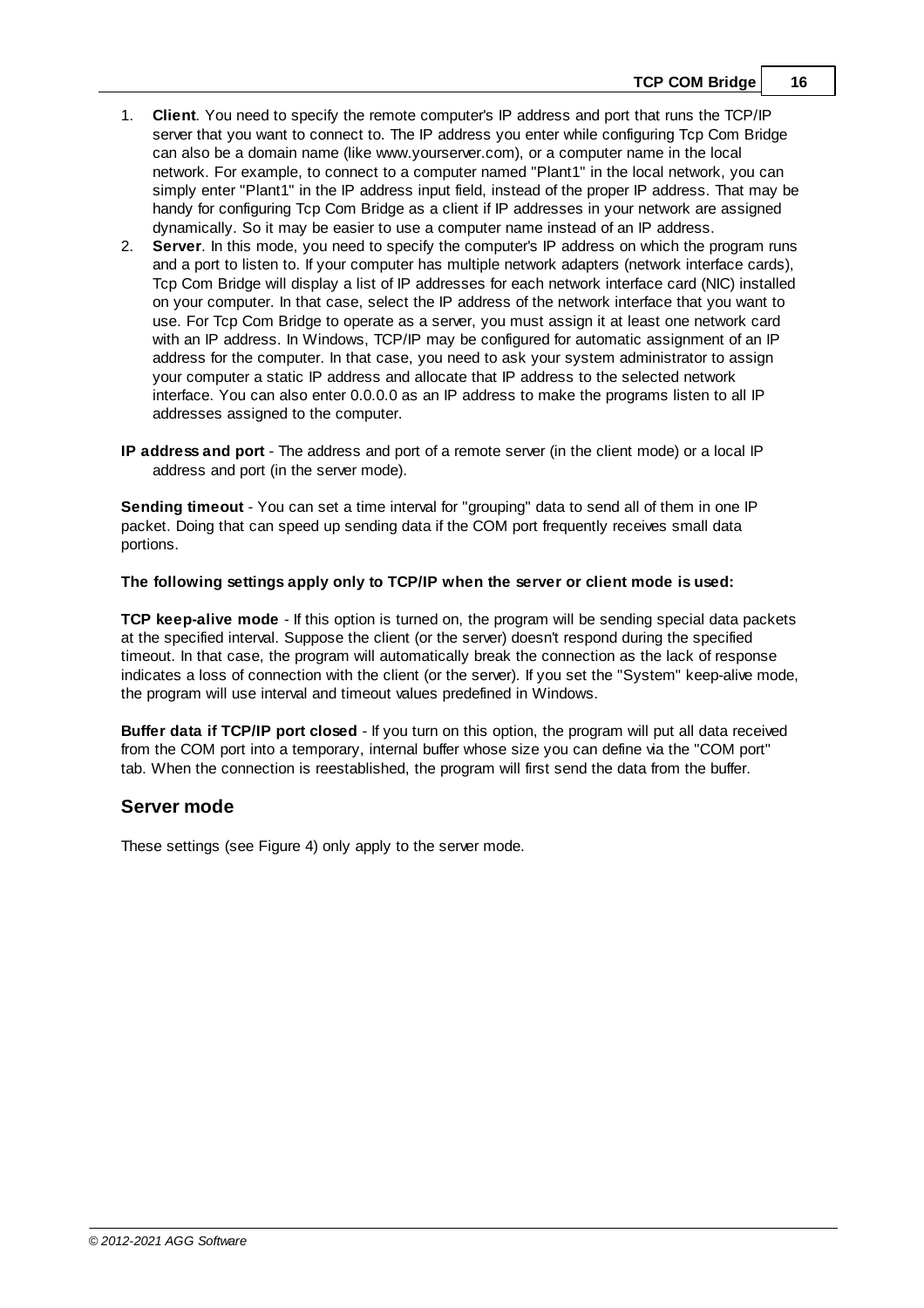| Virtual ports        |                                                           | × |
|----------------------|-----------------------------------------------------------|---|
| IP settings<br>Port  | Server mode<br>Client mode<br>Advanced                    |   |
| Max clients          | $\equiv$<br>0                                             |   |
| $IP \rightarrow COM$ | Send all data from all clients                            |   |
| Timeout (sec)        | $\div$<br>5                                               |   |
| $COM \rightarrow IP$ | Send all data to all clients                              |   |
|                      | Allowed IP addresses (empty field allows all connections) |   |
|                      |                                                           |   |
|                      |                                                           |   |
|                      |                                                           |   |
|                      |                                                           |   |
|                      |                                                           |   |
|                      |                                                           |   |
|                      |                                                           |   |
|                      |                                                           |   |
|                      |                                                           |   |
|                      |                                                           |   |
|                      |                                                           |   |
|                      | 0K<br>Cancel                                              |   |

**Figure 4: Additional server settings**

**Max clients** - You can limit the number of clients simultaneously connected to the server. That lets you optimize the server load if there are too many clients. Zero means that the number of connections is not limited.

**Allowed IP addresses** - This option is active in the server mode and lets you define one or more IP addresses allowed to connect to the server. Any connection attempts originating from other IP addresses will be rejected. This setting is very useful if you transmit data over the Internet or if the server is connected to a big corporate network. You can enter multiple allowed addresses, one address per line. If you leave the field empty, Tcp Com Bridge will accept connection attempts originating from any IP address.

The **IP**  $\rightarrow$  **COM** and **COM**  $\rightarrow$  **IP** settings let you select the data transfer mode from IP to the COM port and vice versa. You can block data transfer in one or both directions.

**Enable UPnP** - the UPnP function enables auto-discovery of an internet gateway in your local network. If the program finds the gateway, it will send a command to redirect data for the current computer's configured IP port.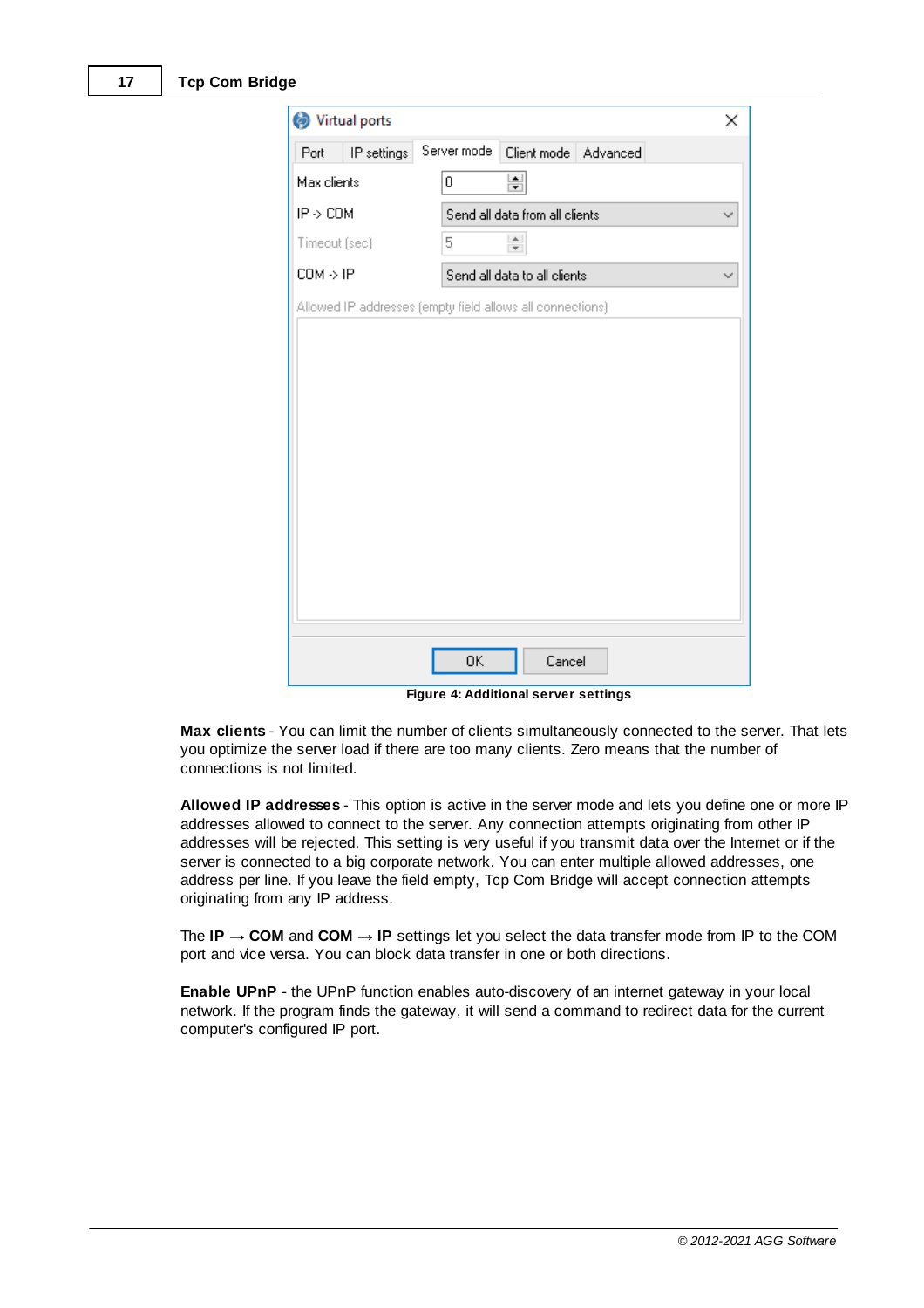|  |  | TCP COM Bridge | 18 |
|--|--|----------------|----|
|--|--|----------------|----|

**Special mode** - in this mode, the program can create a bridge connection between two TCP clients. One TCP client connection should be initiated from the current computer. In this case, the program provides data exchange between two TCP clients, and the program does not send data to a COM port. This mode allows you to send data from an application that can work in the TCP client mode to a remote computer with a dynamic IP address or behind NAT.

# **Client mode**

Using these settings (see Figure 5), you can allow or forbid data transfer in the client mode.

| Virtual ports<br>×          |                                      |             |          |  |  |  |
|-----------------------------|--------------------------------------|-------------|----------|--|--|--|
| Port                        | IP settings Server mode              | Client mode | Advanced |  |  |  |
| $\Box$ IP $\rightarrow$ COM |                                      |             |          |  |  |  |
| $\Box$ COM $\rightarrow$ IP |                                      |             |          |  |  |  |
|                             |                                      |             |          |  |  |  |
|                             |                                      |             |          |  |  |  |
|                             |                                      |             |          |  |  |  |
|                             |                                      |             |          |  |  |  |
|                             |                                      |             |          |  |  |  |
|                             |                                      |             |          |  |  |  |
|                             |                                      |             |          |  |  |  |
|                             |                                      |             |          |  |  |  |
|                             |                                      |             |          |  |  |  |
|                             |                                      |             |          |  |  |  |
|                             |                                      |             |          |  |  |  |
|                             |                                      |             |          |  |  |  |
|                             |                                      |             |          |  |  |  |
|                             | 0K                                   | Cancel      |          |  |  |  |
|                             | Figure 5: Additional client settings |             |          |  |  |  |

**Figure 5: Additional client settings**

# <span id="page-20-0"></span>**5.4 "View" menu**

## **Icons**

There are four options for displaying icons in Tcp Com Bridge: Big icon, Small icon, List, and Table. In the table mode, the status of each COM port and network connection is displayed too.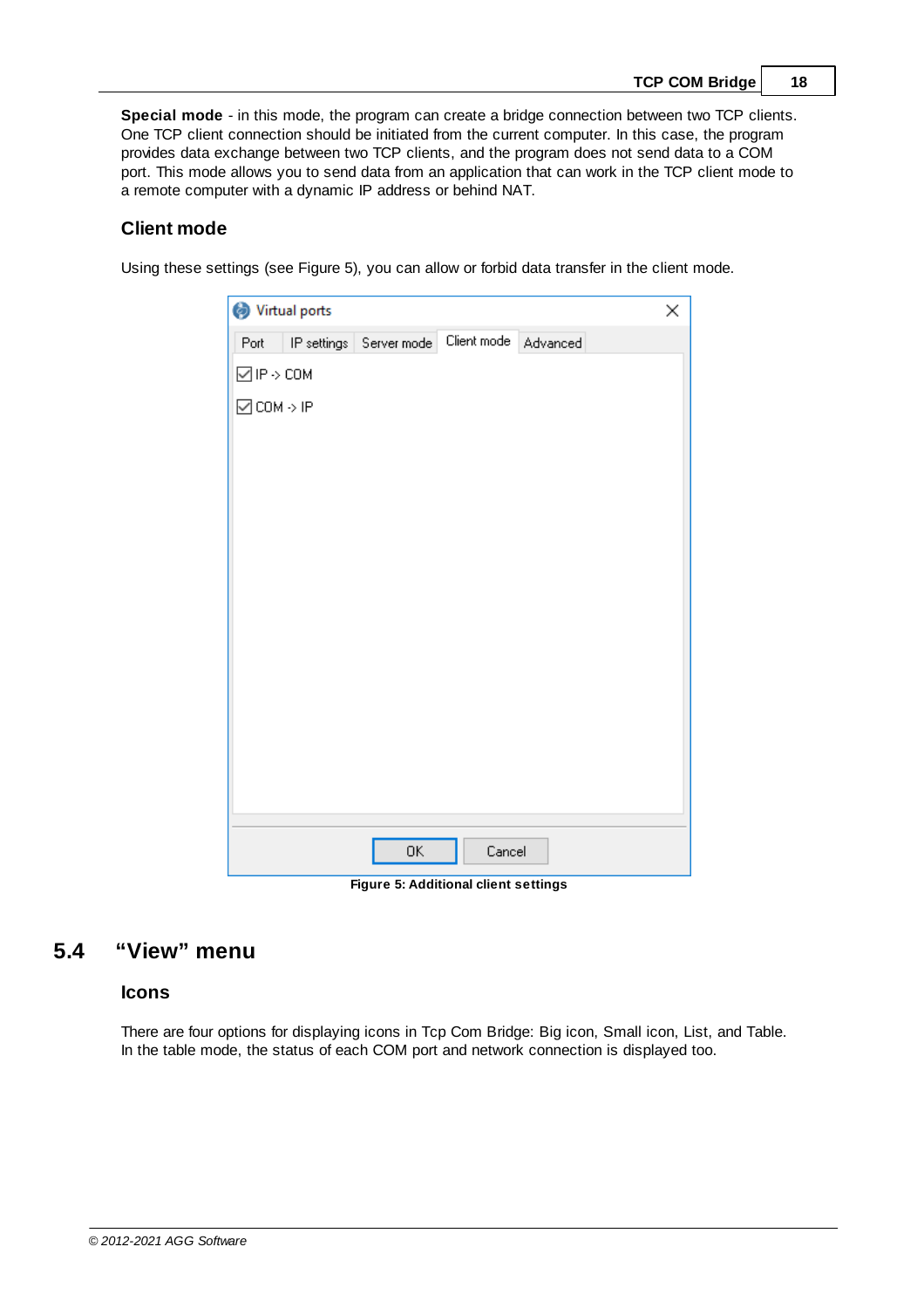## **Auto arrange icons**

This way, you can find what you need more quickly.

# <span id="page-21-0"></span>**5.5 Command line parameters**

#### **-p SerialNo**

Connect virtual COM port with number SerialNo. SerialNo must be greater than zero.

#### **-u SerialNo or 0**

Disconnect virtual COM port with number SerialNo. To disconnect all listed devices, use 0.

## **-e SerialNo or 0**

Unmount virtual COM port with number SerialNo. To unmount all listed devices, use 0.

## **-i <INF\_File> <Hardware\_ID>**

Install the INF\_File drivers for the Hardware\_ID device.

**-ia**

Install all necessary drivers.

**-r <Hardware\_ID>** Uninstall the Hardware\_ID device.

**-ra**

Uninstall all drivers installed by the program.

**-s0** Do not show any messages.

**-s1**

Write messages to the Windows event log.

#### **-s2**

Show a message box (by default).

**Note:** Make sure that you enter parameters in the correct order. For example, the following command installs all necessary drivers without displaying any messages:

tcpcom -s0 -ia

# <span id="page-21-1"></span>**5.6 FAQ and known issues**

**Q:** I want to handle (create or remove) connections programmatically. A: You can do that via the **[command](#page-21-0) line**.

**Q:** I cannot open a virtual serial port.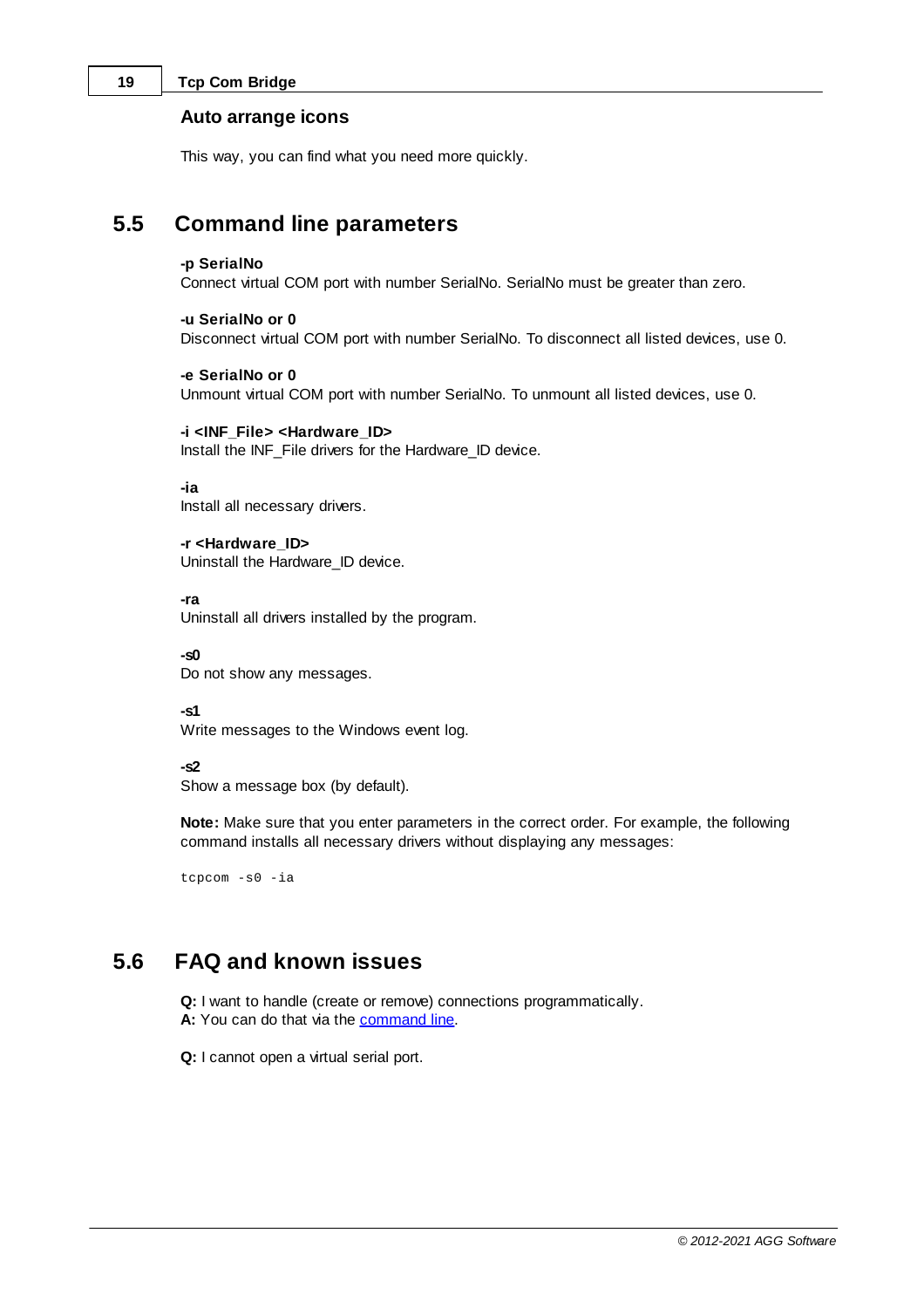**A:** Invoking the "CreateFIle" function with a string like "COM%d" lets you open only the ports COM– COM9. To open other ports, use a string like "\\.\COM%d" instead. In that case, you can open COM ports with any number.

**Q:** How can I get a list of all virtual COM ports? **A:** You can use the SetupAPI functions and look for all devices of the class with the GUID {487ECAF4-213D-4d17-AA07-2F91078B619D}.

# <span id="page-22-0"></span>**5.7 Unable to install Virtual Port Driver**

The problems described below may occur when creating a virtual COM port configuration.

# **Problem 1**

A virtual port won't show up in the Ports group (COM and LPT).

The virtual devices created with our program appear in a separate group named Virtual Serial Port.

# **Problem 2**

The virtual port is available, but it is labeled with an exclamation mark in Device Manager.

This problem may occur when you try to create a port with a number that already exists in the system. To resolve the issue, try creating a virtual port with the number COM20. If you need to create a port with an already existing number (for example, COM1), then follow these steps:

- 1. Close all programs that might use COM1.
- 2. Find COM1 in Device Manager.
- 3. Right-click on it.
- 4. Select Properties and go to the Port Settings tab.
- 5. Click Advanced.
- 6. In the COM Port Number drop-down list select a free port and click OK.
- 7. Wait until the operating system applies the changes in the port number. You may need to reboot your computer.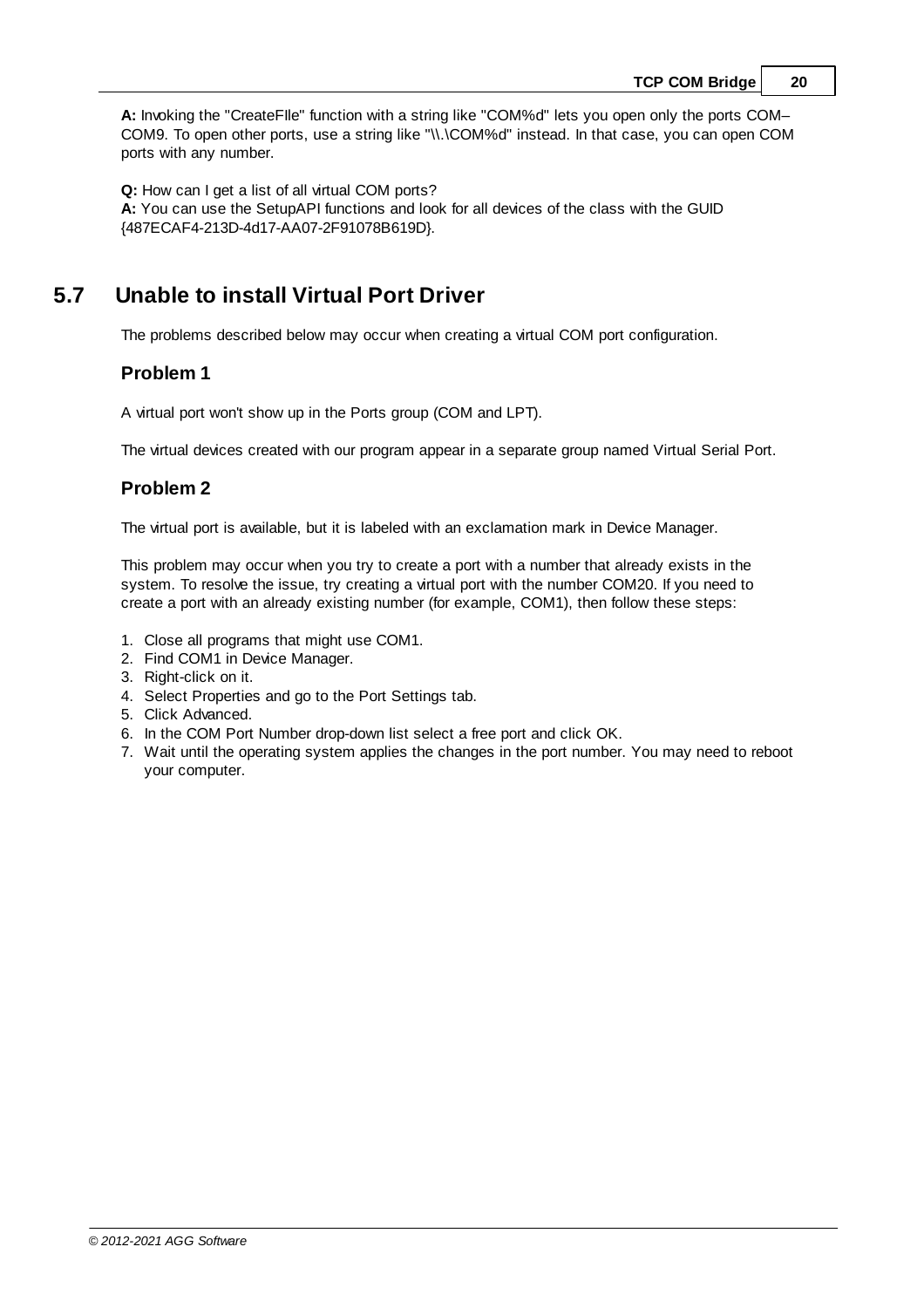| Communications Port (COM3) Properties                    | × |
|----------------------------------------------------------|---|
| Port Settings Driver Details Events Resources<br>General |   |
| Bits per second: 9600<br>v                               |   |
| Data bits:   8                                           |   |
| Parity: None                                             |   |
| Stop bits: 1                                             |   |
| Flow control: None                                       |   |
| Restore Defaults<br>Advanced                             |   |
| Cancel<br>OK                                             |   |

**Fig. 1. COM port settings**

| <b>Advanced Settings for COM3</b>                                                                                                                                                                                   |                   |                                             |  |                                      |              | ×                               |
|---------------------------------------------------------------------------------------------------------------------------------------------------------------------------------------------------------------------|-------------------|---------------------------------------------|--|--------------------------------------|--------------|---------------------------------|
| Use FIFO buffers (requires 16550 compatible UART)<br>Select lower settings to correct connection problems.<br>Select higher settings for faster performance.<br>Receive Buffer: Low (1)<br>Transmit Buffer: Low (1) |                   | <b>Contract</b><br>$\sqrt{1 - \frac{1}{2}}$ |  | <b>High (14)</b><br><b>High (16)</b> | (14)<br>(16) | <b>OK</b><br>Cancel<br>Defaults |
| COM Port Number:<br>COM <sub>20</sub>                                                                                                                                                                               | $\checkmark$<br>- |                                             |  |                                      |              |                                 |

**Fig. 2. Selecting a new COM port number**

# **Problem 3**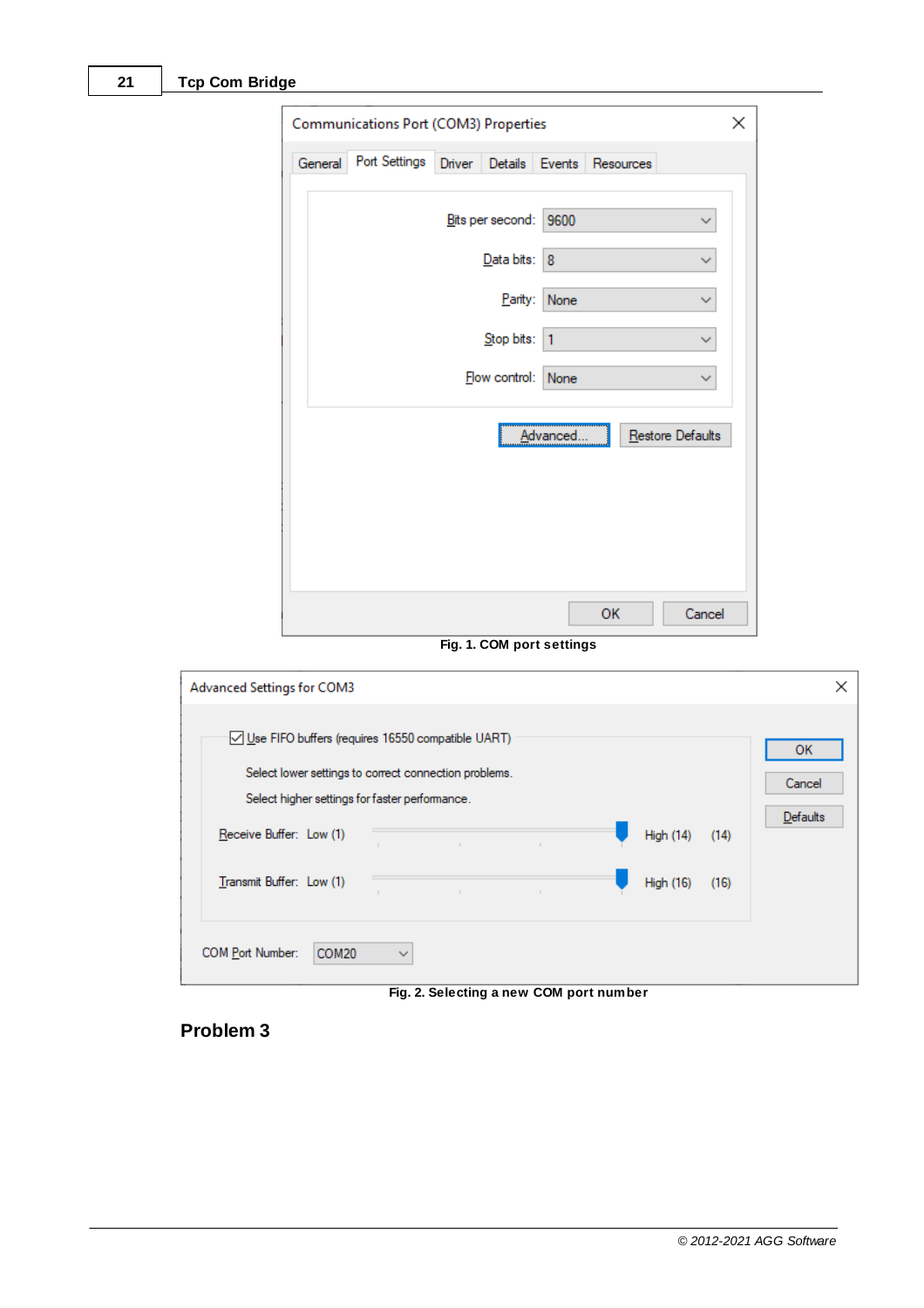Unable to create a COM port. A new device won't show up in Device Manager, or it is labeled as unknown.

This problem is due to a failure to install the virtual port driver. Our driver has a valid digital signature, and there should be no problem installing it on all supported versions of Windows, including 64-bit editions.

## **Solution 1**

The driver can only be installed with administrator rights. Please make sure that your account has the appropriate permissions.

#### **Solution 2**

The operating system cannot verify the digital signature of the driver. This problem may occur on older operating systems when there is no Internet connection, and no updates installed. You need to update your operating system or install updated certificates using rootsupd.exe in the program folder.

For 64-bit Windows: c:\Program Files (x86)\TCP COM Bridge\inf\ For 32-bit Windows: c:\Program Files\TCP COM Bridge\inf\

## **Solution 3**

In operating systems released later than Windows Vista or Windows Server 2012, your PC or server's security policy may prohibit installing the driver for all new devices or the selected device classes. Such a policy may be implemented at the organization level if your computer is connected to the domain.

The easiest way to check your security policy is to run the rsop.msc snap-in:

- 1. Use the Windows key + R shortcut.
- 2. Type rsop.msc and press Enter.
- 3. The snap-in will check the existing security policy and display the enabled rules.
- 4. You need to make sure that there are no prohibiting or restricting rules in the group policy:

Computer Configuration - Administrative Templates - System - Device Installation - Device Installation Restrictions.

Policy settings:

- · Prevent installation of removable devices.
- Prevent installation of devices not described by other policy settings.

Make sure you disable these settings during the installation of a new device. To change policy settings, contact your system administrator if necessary.

To configure policy settings, you can use the gpedit.msc snap-in.

Note: Group Policy Management Editor (gpedit.msc) is not installed by default in Starter, Home, and Home Premium editions. You will need to install it or use the registry editor.

1. Use the Windows key + R shortcut.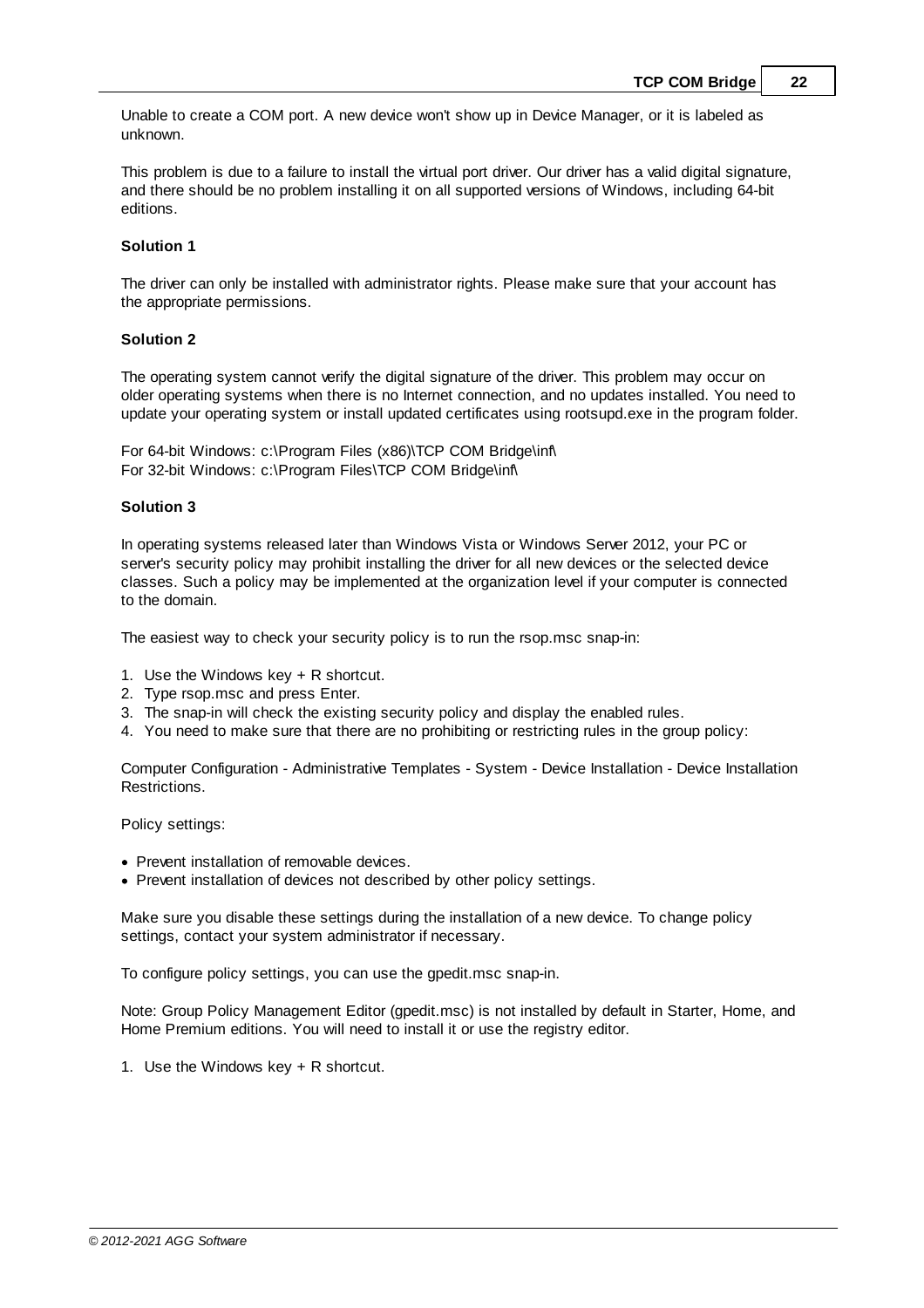- 2. Type gpedit.msc and press Enter.
- 3. Go to Group Policy Editor: Computer Configuration Administrative Templates System Device Installation - Device Installation Restrictions.
- 4. Disable the settings "Prevent installation of removable devices" and "Prevent installation of devices not described by other policy settings." Double-click on the name of the setting in the list and select Disabled.
- 5. In the program TCP COM Bridge, select System (Devices) Reinstall drivers. Please wait until the installation process has ended.
- 6. Create the necessary virtual ports.
- 7. Save the settings.
- 8. Wait until the drivers for the new virtual ports are installed.

How to Use the Registry Editor

- 1. Type "regedit" (w/o quotes) in the Start menu search box
- 2. Right-click on the found Registry Editor application and select Run as Administrator.
- 3. Go to the branch HKLM\Software\Policies\Microsoft\Windows\DeviceInstall\Restrictions.
- 4. Set the value DenyRemovableDevices (REG\_DWORD) to 0 (disabled).
- 5. Set the value DenyUnspecified (REG\_DWORD) to 0 (disabled).
- 6. **Restart your computer** to apply the changes.
- 7. In the program TCP COM Bridge, select System (Devices) Reinstall drivers. Please wait until the installation process has ended.
- 8. Create the necessary virtual ports.
- 9. Save the settings.
- 10. Wait until the drivers for the new virtual ports are installed.

Upon completion of virtual port installation, you may configure the initial values of the policy settings.

## **Solution 4**

Make sure that driver installation from Windows Update is enabled.

- 1. Control Panel System and Security Advanced System Settings Hardware Device Installation Settings.
- 2. Select "Yes (recommended)".
- 3. Click OK and save the changes.

## **Solution 5**

If the steps above do not help, the Windows may be corrupted. Then it is recommended to check the system files:

- 1. Type "cmd" (w/o quotes) in the Start menu search box.
- 2. Right-click on the Command Prompt application and select Run as Administrator.
- 3. In the command prompt, type "sfc /scannow" and press Enter.
- 4. The utility will check the Operating System for system file corruption.
- 5. Please wait until the system file check is complete.

## **Solution 6**

Failure to install the driver may be due to a corrupted database of the device.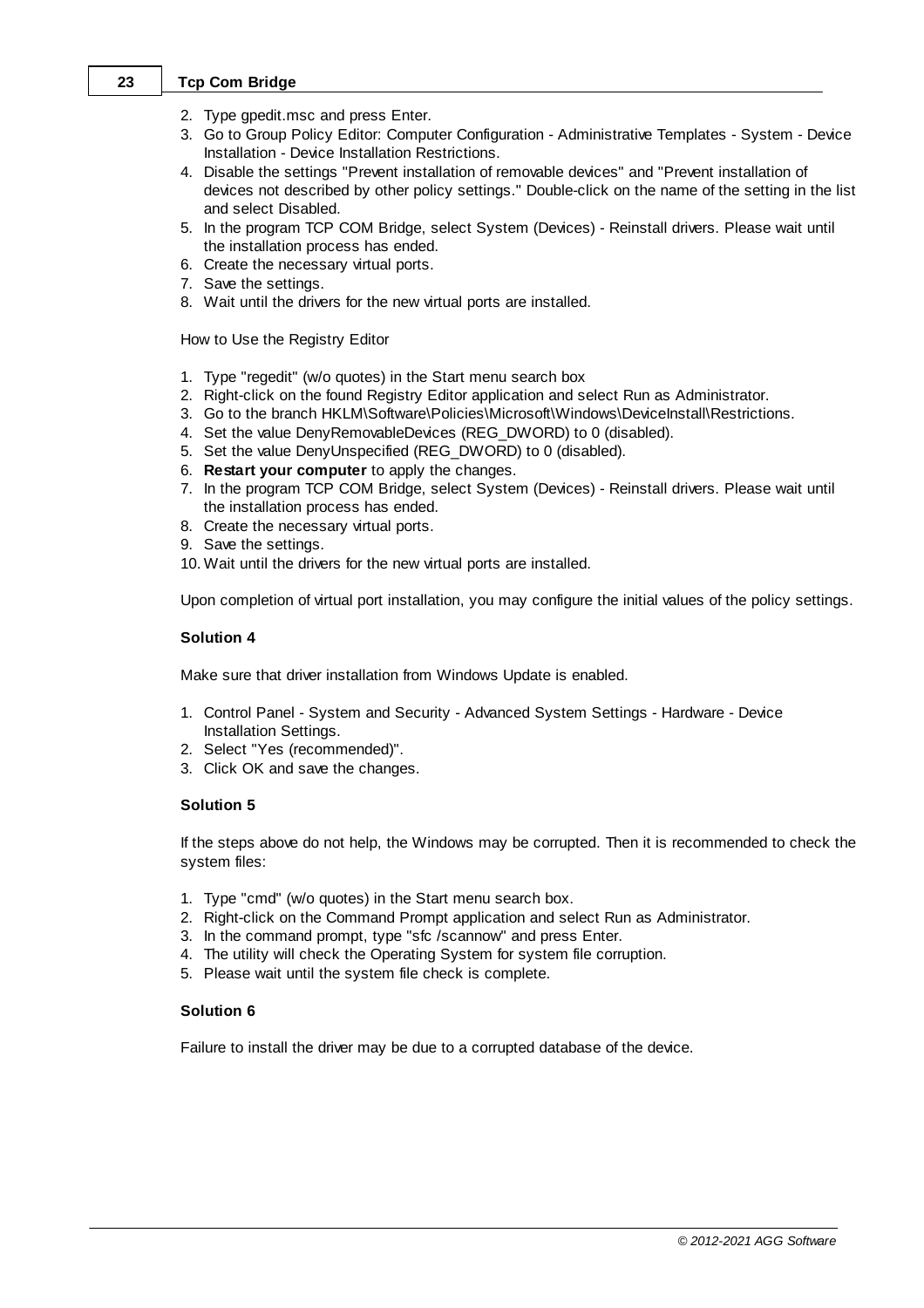- 1. Follow steps 1 and 2 from solution 5.
- 2. To run the check, type in the command line: Dism /Online /Cleanup-Image /ScanHealth
- 3. To fix errors, type in the following: Dism /Online /Cleanup-Image /RestoreHealth

# <span id="page-26-0"></span>**6 Using the program**

# **6.1 Typical use cases**

You can use Tcp Com Bridge to solve different problems. Below you can read about the most typical use cases.

#### **1. Convert a computer into a serial device server with multiple ports.**

A serial device server (sometimes also referred to as a "terminal server") is a hardware device that lets you connect various devices with the digital serial interface (controllers, lab equipment, industrial sensors, barcode scanners, etc.) to the Ethernet network, and enables data exchange with them via a TCP/IP port.

Tcp Com Bridge fulfills the same function, only using a Windows computer with COM ports. You can configure Tcp Com Bridge to handle multiple COM ports (up to 256 ports). For each COM port, a separate TCP/IP port will be used in the server or client mode.

By using an ordinary computer and Tcp Com Bridge, you can save a lot on hardware.

For example, a special-purpose server with 16 ports (a standard industrial configuration) costs about \$2000. If you buy a computer (with a built-in network adapter, hard drive, etc.) for \$500 and a PCI or PCI-E input-output card for 16 ports for \$500, you can save about \$1000. To save even more money, you can

- a. Use RS232-USB converters (you can connect multiple converters to a modern computer).
- b. Use an existing computer instead of buying a new one.

Moreover, while Tcp Com Bridge is running in background mode, you can use that computer for doing other things, not only as a terminal server.

Unlike most hardware terminal servers, Tcp Com Bridge lets you simultaneously create multiple TCP/IP connections. You can use Tcp Com Bridge to build fail-safe systems, as it can monitor the state of connection, reconnect after a loss of connection, and buffer data while no connection is available.

## **2. Send data over a TCP/IP network from applications that can normally work with COM ports only.**

Say, a legacy application can use COM ports only. By using two copies of Tcp Com Bridge, you can transmit data over many miles instead of over several feet. One copy will be operating as a terminal server on the remote computer, and the other copy as a client on the computer running the legacy application. The data will be transmitted over the TCP/IP network, but the legacy application will "think" that it works with a COM port.

#### **3. Use a remote computer's COM port as if it were a local COM port.**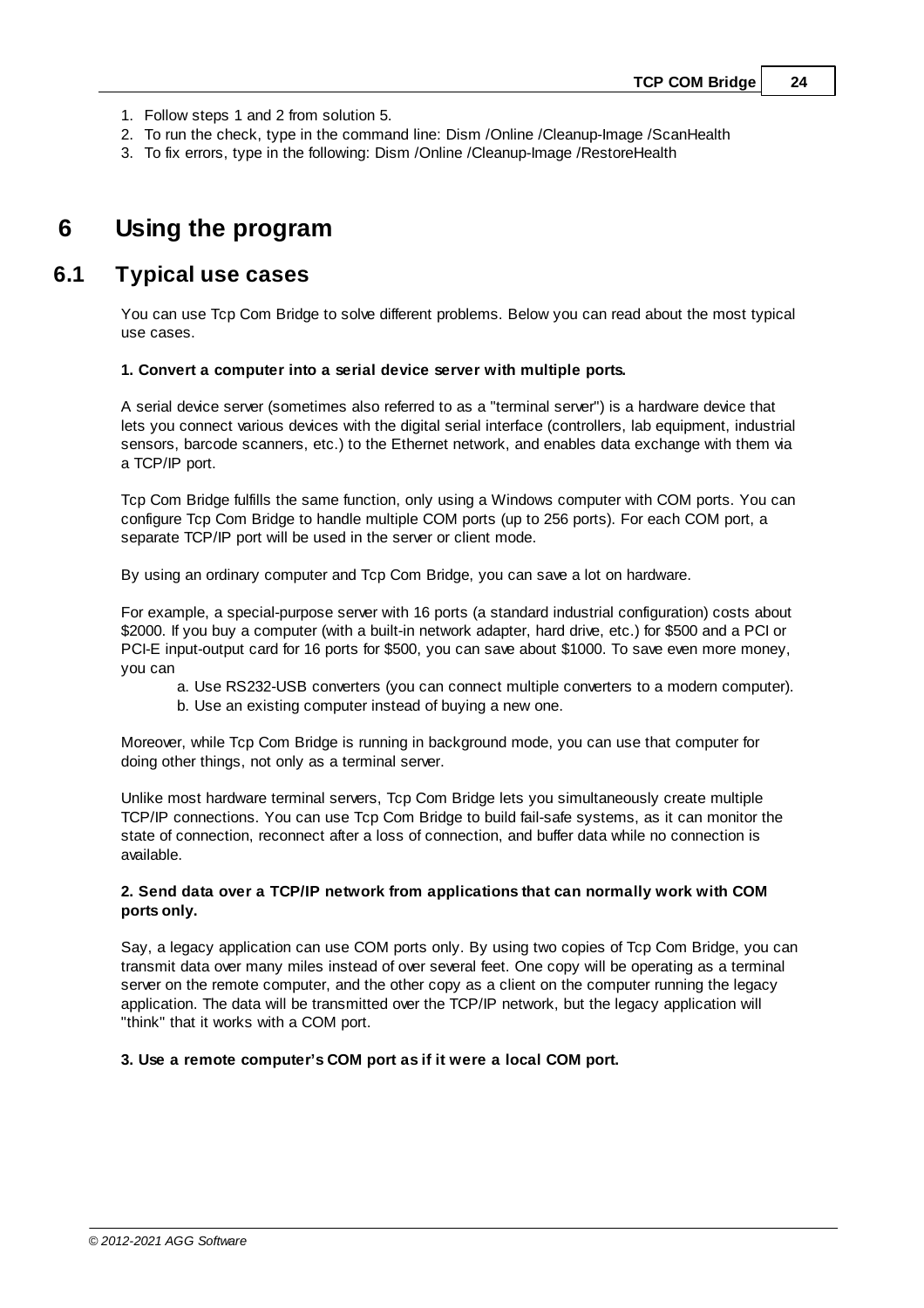Say you need to receive data from a device connected to a COM port on another computer in your local network. To do that, configure Tcp Com Bridge as a terminal server on the remote computer. Then you can either receive data on your computer via TCP/IP (for example, using the Hyperterminal) or install a second copy of Tcp Com Bridge on your computer and configure the program as a client, also creating a virtual COM port. In that case, you can exchange data with a remote COM port via the local COM port.

## **4. Use a local network or the Internet instead of using a cable connection.**

Run Tcp Com Bridge as a TCP/IP server on one computer, and configure the program to use an existing COM port. Then run a second copy of Tcp Com Bridge as a TCP/IP client, and configure it to connect to the first copy. The second copy must also use the existing COM port. In that case, all data incoming to the COM port on Computer #1 will pass through the first copy of Tcp Com Bridge, the network cable, the second copy of Tcp Com Bridge, and then will go out through the COM port on Computer #2. Data can also go the other way. The advantage of using such a connection is that you can simultaneously send data to multiple computers.

## **5. Split the data from an existing COM port into several COM ports.**

Usually, Windows doesn't allow opening the same serial port by more than one application. Tcp Com Bridge lets you bypass that limitation. In this case, you are using one copy of Tcp Com Bridge with several connections configured. One connection works in the TCP/IP server mode with a physical COM port. The other connections work in the client mode, establishing a connection with the TCP/IP server and creating virtual COM ports. Say, you can split the physical port COM1 into two or more virtual COM ports (for example, COM10 and COM11). You can also configure the system in such a way that data from COM1 is sent to COM10 and COM11, but transmission in the other direction goes only through COM10.

## **6. Redirect a TCP/IP port.**

Configure two connections in Tcp Com Bridge. Connection #1 should work as a TCP/IP server and create a virtual COM port. Connection #2 should also be configured as a TCP/IP server but using a different TCP/IP port. Note that Connection #2 must use the port created by Connection #1 (not to create another virtual COM port). In this case, two TCP/IP ports are connected via one virtual COM port.

# <span id="page-27-0"></span>**6.2 Selecting a TCP/IP port number**

When configuring TCP/IP connections, Tcp Com Bridge allows you to choose any TCP/IP port number. The range of possible port numbers is from 1 to 65535. Port numbers from 1 to 1000 may be used by the operating system or other utility programs. But you can freely use TCP/IP port numbers greater than 1000. So we recommend assigning port numbers greater than 1000.

Please note that if you select a port, it can be already used by other programs. Two programs cannot simultaneously use the same port. Even if the port that you selected during configuration is free, that does not guarantee that it will not be used later by another program.

If you encounter an issue with your port being used by another program, change the TCP/IP port number.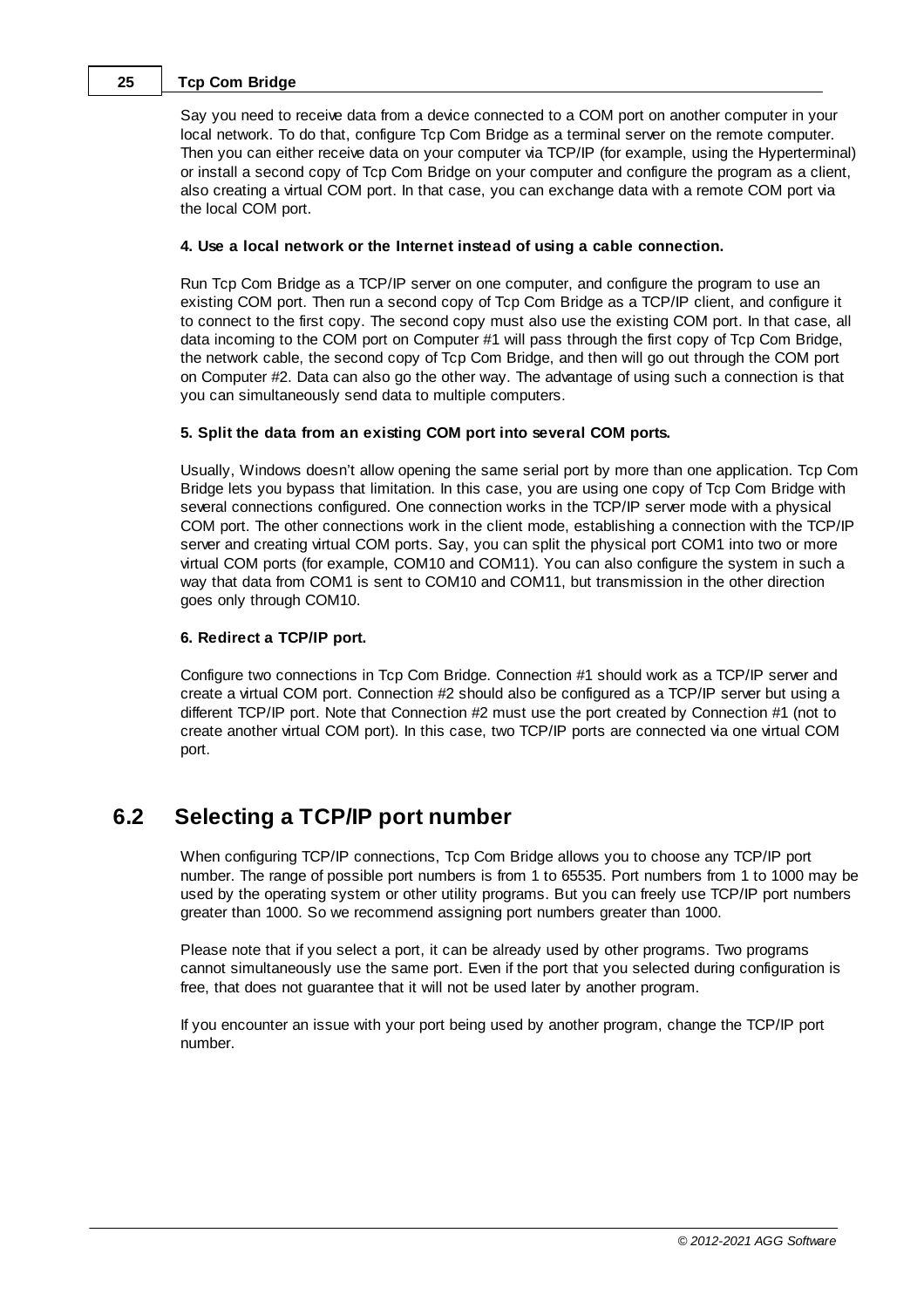# <span id="page-28-0"></span>**6.3 Selecting a COM port number**

Tcp Com Bridge allows you to create a virtual COM port with any number. When choosing a number for the virtual port, you should not select any port numbers that already exist on your computer. You can check which ports are in use via the Device Manager. Please note that Device Manager displays not all existing COM ports. To check if a port already exists, try creating a configuration without creating a virtual COM port. If there is no such port on your computer, Tcp Com Bridge will display a message informing you about that. As a rule, port numbers starting from 10 are not used.

# <span id="page-28-1"></span>**6.4 Configuring the program to run as a service**

You can configure Tcp Com Bridge to run as a service in all Windows operating systems, starting from Windows 2000. It will allow the program to set up connections and create virtual COM ports automatically as soon as Windows loads before any user logs on. In this mode, Tcp Com Bridge runs in background mode and usually is not noticed by users. To configure the program to run as a service, do the following:

1. Run Tcp Com Bridge and configure connections as necessary.

2. Select the "Windows service" operating mode via the program's main window.

3. Test all connections to make sure that they work properly.

4. Close the program by clicking the "Exit" button and agreeing to close all active connections.

5. If you reboot the computer, the service will be launched automatically. You can also launch the service manually without rebooting the computer: Control Panel  $\rightarrow$  Administration  $\rightarrow$  Services  $\rightarrow$  Tcp Com Bridge.

6. You can check if the service is running via the Task Manager. In the list of processes, you should see tcpcom.exe

#### **Change connection settings or add new connections as follows:**

1. Launch Tcp Com Bridge by clicking its icon on the desktop or via "Start  $\rightarrow$  Programs."

2. Agree to launch the program in restricted mode (because it is already running in background mode).

3. Change the program's settings as you need.

4. Go to "Control Panel  $\rightarrow$  Administration  $\rightarrow$  Services" and restart the Tcp Com Bridge service.

## **To disable the service mode, do the following:**

- 1. Go to "Control Panel  $\rightarrow$  Administration  $\rightarrow$  Services."
- 2. Stop the Tcp Com Bridge service.
- 3. Open the Properties dialog for the Tcp Com Bridge service.
- 4. Change the start-up mode to "Manual."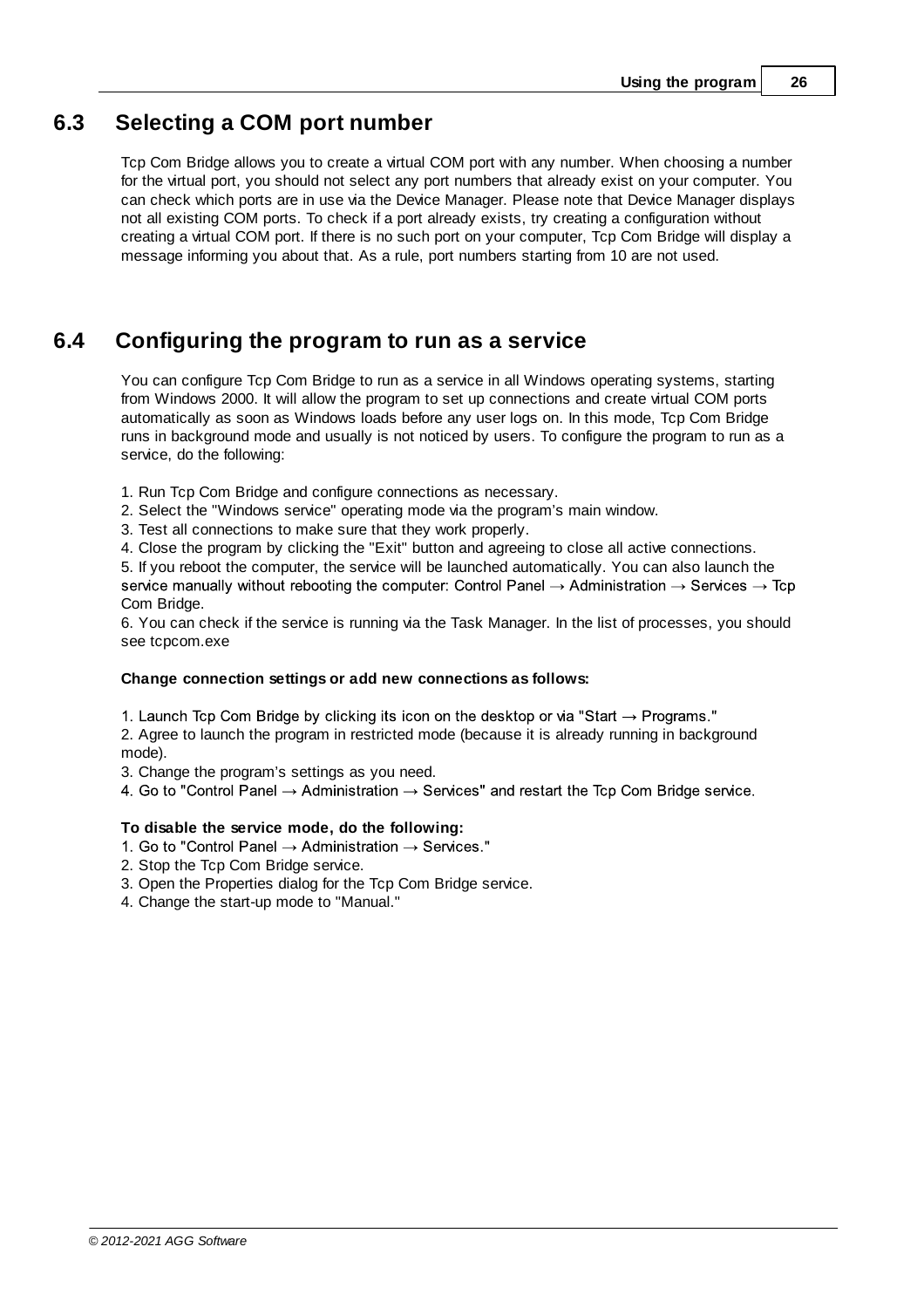# <span id="page-29-0"></span>**6.5 Using the program to transmit data via the Internet**

You can configure Tcp Com Bridge to transmit data via the Internet. To enable data transmission, you might need to change the network settings on your computer or the router in your network.

Most computers are not connected directly to the Internet, so other computers may be unable to connect directly to your computer via the Internet and transmit data.

#### **How to check whether your computer is connected directly to the Internet?**

If your network address belongs to one of the ranges listed below, it means that your computer is in a local private network and is connected to the Internet via a router:

10.0.0.0 - 10.255.255.255 172.16.0.0 - 172.31.255.255 192.168.0.0 - 192.168.255.255

For more details, read this article: [http://en.wikipedia.org/wiki/Private\\_network](http://en.wikipedia.org/wiki/Private_network)

Your public IP address on the Internet may be entirely different. You can check it via Google:

<http://www.google.com/search?q=my+ip+address>

To configure a connection for Tcp Com Bridge operating as a client, you only need to know the other computer's public IP address on the Internet.

To configure a connection for Tcp Com Bridge operating as a server, you need to configure port forwarding on your router. Port forwarding on the router lets you redirect all data, coming to the specified public IP address and port, to the local IP address.

**For example,** your address in the local network is 192.168.1.12. Your public IP address is 66.249.75.147. All clients will be sending data only to your public IP address. The router will forward data to 192.168.1.12, implicitly binding your local IP address to your public IP address.

**Note:** For Tcp Com Bridge to operate as a server, it must run on a computer with a static local IP address. That's because the router is configured to forward data to a specific address only.

#### **How to configure the router to redirect data?**

1. Open your router's control panel. Usually, you configure the router via a web browser. Try entering <http://192.168.1.1/> in the address bar.

2. On the control panel, look for "Port Forwarding" or "Virtual Server" settings.

3. Add a data forwarding rule.

Example: Local port: 10232 Local IP address: 192.168.1.12 Remote port: 10232

4. Save the changes, and reboot the router.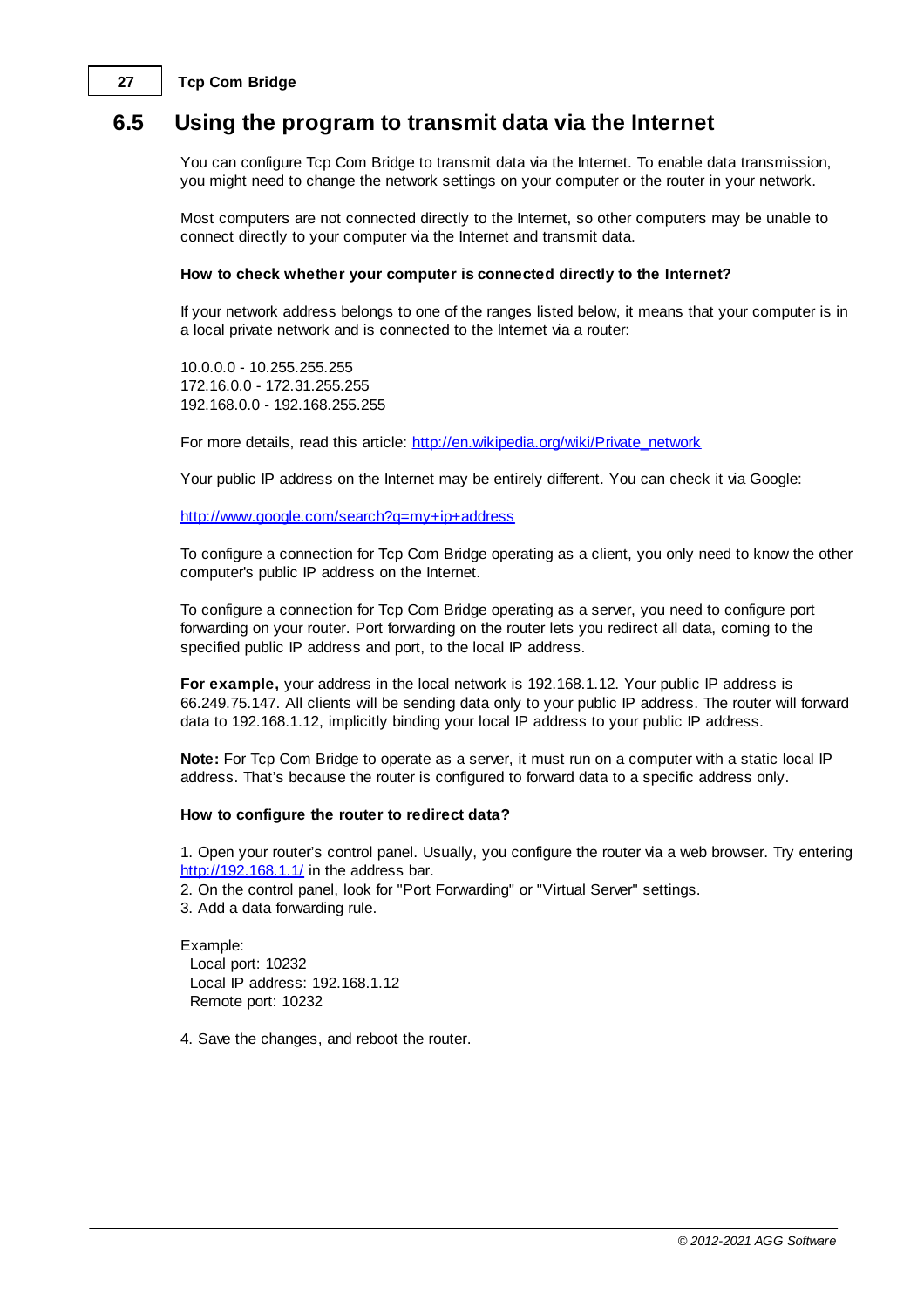For more details about configuring port forwarding for any vendor's router model, visit this website: [http://www.portforward.com/.](http://www.portforward.com/) If your router model is not listed, try reading instructions for similar models.

## **Dynamic public IP address**

Having a dynamic public IP address may not let Tcp Com Bridge operate as a server. Each time you connect to the Internet, your public IP address may change, so a remote computer will be unable to connect to a predefined IP address. If you don't know what type of IP address you have, ask your Internet service provider.

Dynamic DNS services can solve this problem by binding your dynamic IP address to your permanent domain name. For example, you can use these dynamic DNS services: <http://www.noip.com/> <http://www.dnsdynamic.org/> <http://www.changeip.com/>

If you register at such a website, you will get a permanent domain name. If you install special software from the DNS service provider on your computer, you can automatically update your dynamic IP address's binding to the domain name.

Many state-of-the-art routers have built-in support for dynamic DNS services.

## **Firewall**

Another thing that may hinder the transmission of data via the Internet is the firewall. The firewall's purpose is to prevent any unauthorized transmission of data. All modern operating systems have a built-in firewall. All-in-one antiviral bundles include a firewall too.

When Tcp Com Bridge attempts to use any TCP port for the first time, the Windows Firewall will warn. To let Tcp Com Bridge operate properly, you must allow it to connect to the network. You can see an example of a firewall warning in Figure 1.